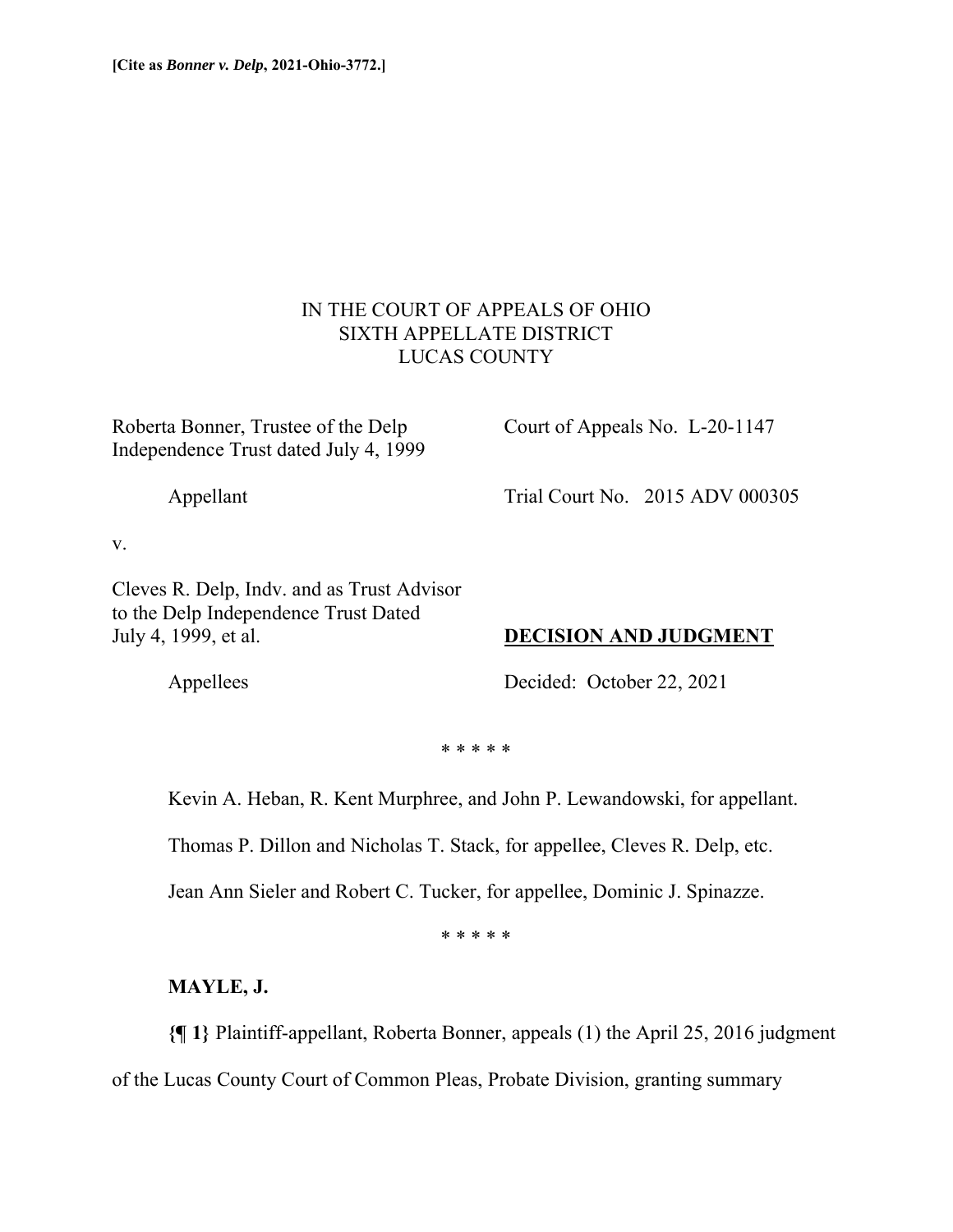judgment in favor of defendant-appellee, Dominic Spinazze, and (2) its August 5, 2020 judgment after a bench trial, dismissing Bonner's claims against defendant-appellee, Cleves R. Delp. For the following reasons, we affirm the trial court judgment.

## **I. Background**

**{¶ 2}** Roberta Bonner, Bradley Delp, and Cleves Delp are siblings. Their stepmother, Evelyn Delp, established The Delp Independence Trust Dated July 4, 1999 ("the Independence Trust") for the benefit of Brad and Cleves and their descendants. Cleves's brother-in-law, attorney Dominic Spinazze, drafted the Independence Trust and served as its trustee until resigning on February 22, 2010. Bonner was appointed successor trustee effective February 23, 2010.

# **A. The Pleadings**

**{¶ 3}** Bonner filed a complaint on February 20, 2015, against Cleves, individually, as trust advisor to the Independence Trust, and as trustee of The MSJMR Irrevocable Trust Dated December 31, 2008 ("the MSJMR Trust"); and Spinazze, individually and as former trustee of the Independence Trust. Bonner filed an amended complaint on May 28, 2015.

**{¶ 4}** According to the allegations in Bonner's amended complaint, the corpus of the Independence Trust included  $(1)$  an LPL brokerage account worth \$425,383.18,<sup>1</sup> and (2) 0.125 Class A voting shares of The Delp Company ("TDC"), which amounted to two percent of the company's voting stock. Bonner claimed that on February 4, 2014, she

<sup>&</sup>lt;sup>1</sup> It was later specified that there were two LPL accounts, totaling \$525,383.13.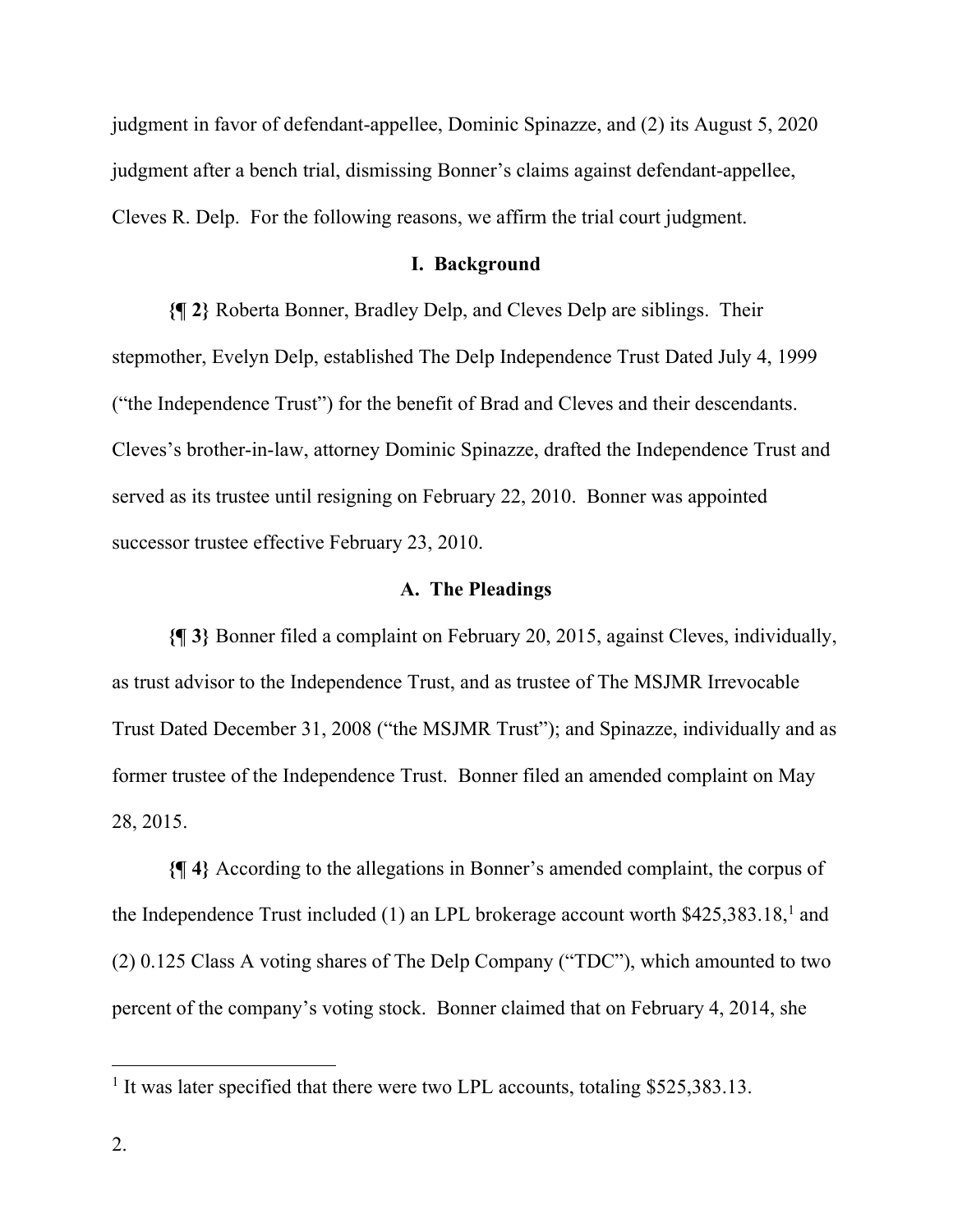learned that while she was serving as trustee, Spinazze or Cleves caused the LPL account to be transferred to Cleves as trustee of the MSJMR Trust, of which Cleves is also a beneficiary. She further claimed that while Spinazze was still administering the Independence Trust, the TDC voting stock was transferred to Cleves.

**{¶ 5}** Bonner asserted eight causes of action in her amended complaint: (1) breach of fiduciary duty and breach of trust (Count I); actual fraud (Count II); constructive fraud (Count III); breach of contract (Count IV); promissory estoppel (Count V); civil conversion (Count VI); constructive trust (Count VII); and civil conspiracy (Count VIII).

**{¶ 6}** Cleves answered Bonner's amended complaint and asserted numerous affirmative defenses, including that her claims are barred by the statute of limitations, the doctrines of waiver and laches, accord and satisfaction, express consent, and Article IX of the Independence Trust. He attached documents that he claimed showed that the TDC voting stock was transferred with Brad's express written consent.

**{¶ 7}** Spinazze answered Bonner's amended complaint and asserted affirmative defenses, including, inter alia, that Bonner's claims are barred by the statute of limitations, accord and satisfaction, failure to join all necessary parties, Article IX of the Independence Trust, informed consent, and the doctrines of waiver, laches, and estoppel. Spinazze also counterclaimed and alleged that under the terms of the Independence Trust agreement and under R.C. Chapters 5807 and 5808, Bonner's claims are barred by the applicable limitations periods, and Bonner must defend and indemnify him. He maintained that the claims against him were brought without good cause, constitute

3.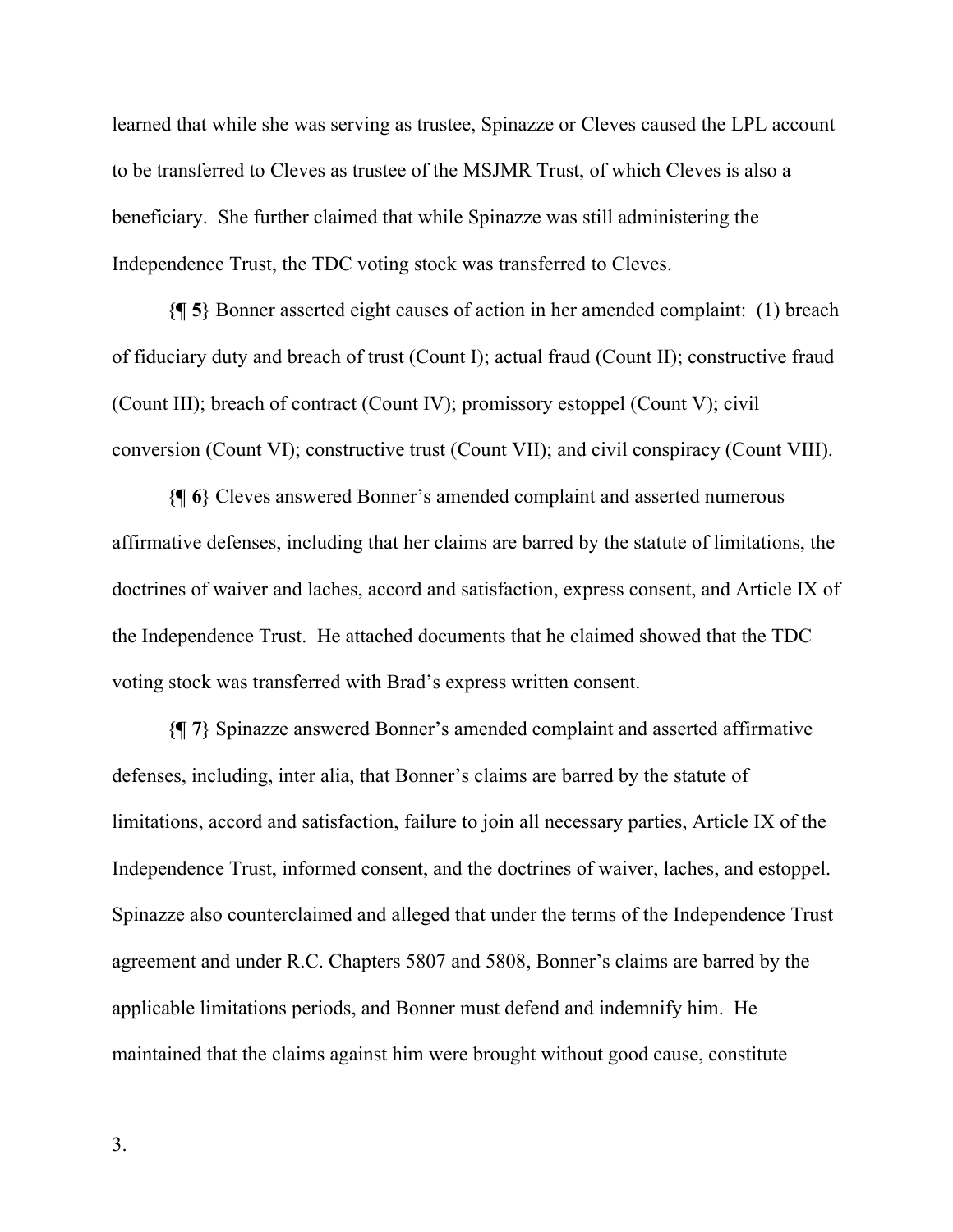frivolous and vexatious conduct, and were pursued claims against him for improper purposes.

# **B. Spinazze's Motion for Summary Judgment**

**{¶ 8}** On August 7, 2015, Spinazze moved for summary judgment. He argued that Bonner's breach of fiduciary duty, breach of trust, and breach of contract claims are all statutory "breach-of-trust" claims and are barred by the four-year repose period set forth in R.C. 5810.05(C)(1) because they were filed five years after Spinazze resigned as successor trustee of the Independence Trust. He argued that Bonner's claims for actual fraud, constructive fraud, and promissory estoppel are also breach-of-trust claims barred by the four-year repose period, and they are further barred by the four-year limitations period applicable to fraud claims because Bonner or the Independence Trust beneficiaries had notice of the alleged fraud, misrepresentations, and promises before February 2011. He argued that Bonner's civil conversion claim is barred by the repose period in R.C. 5810.05(C)(1) and the four-year statute of limitations in R.C. 2305.09(B). And he argued that Bonner's constructive trust and civil conspiracy claims cannot stand independently, and because the underlying claims are time-barred, those claims fail as a matter of law.

**{¶ 9}** In support of his position that Bonner's claims are time-barred, Spinazze set forth the following timeline of events:

• July 4, 1999: The Independence Trust was established for its

primary beneficiaries, Cleves and Brad, Spinazze was appointed trustee,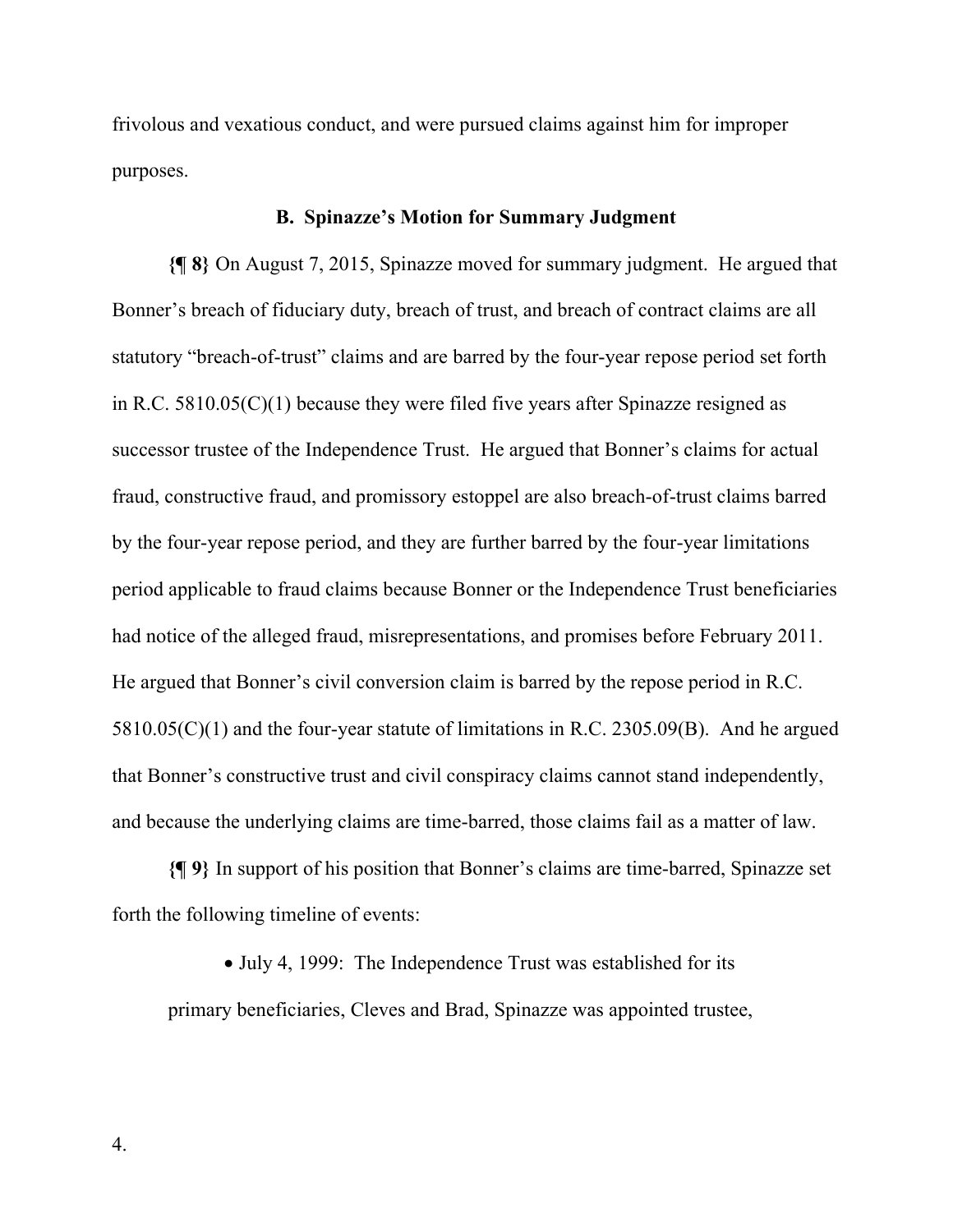and the corpus was funded with assets including the LPL brokerage account and 0.125 Class A TDC voting shares.

• January 23, 2010: Spinazze tendered notice of his resignation as trustee of the Independence Trust effective February 22, 2010. Bonner was appointed successor trustee effective February 23, 2010.

 Before February 22, 2010: With Brad's knowledge, consent, and authorization, the TDC voting stock was transferred to Cleves as trustee of the Cleves R. Delp Revocable Trust Dated July 4, 1992 as amended, and arrangements were made to transfer the assets of the LPL brokerage account to Cleves as trustee of the MSJMR Trust.

 February 22, 2010: Spinazze's resignation as trustee of the Independence Trust became effective and he ceased performing trustee functions.

• February 23, 2010: Bonner's appointment as successor trustee became effective, giving her full and unrestricted access to the Independence Trust's accounts, records, documents, and property.

• February 26, 2010: The transfer of the assets of the LPL brokerage account to the MSJMR Trust was completed.

 February 20, 2015: Bonner filed her complaint against Cleves and Spinazze.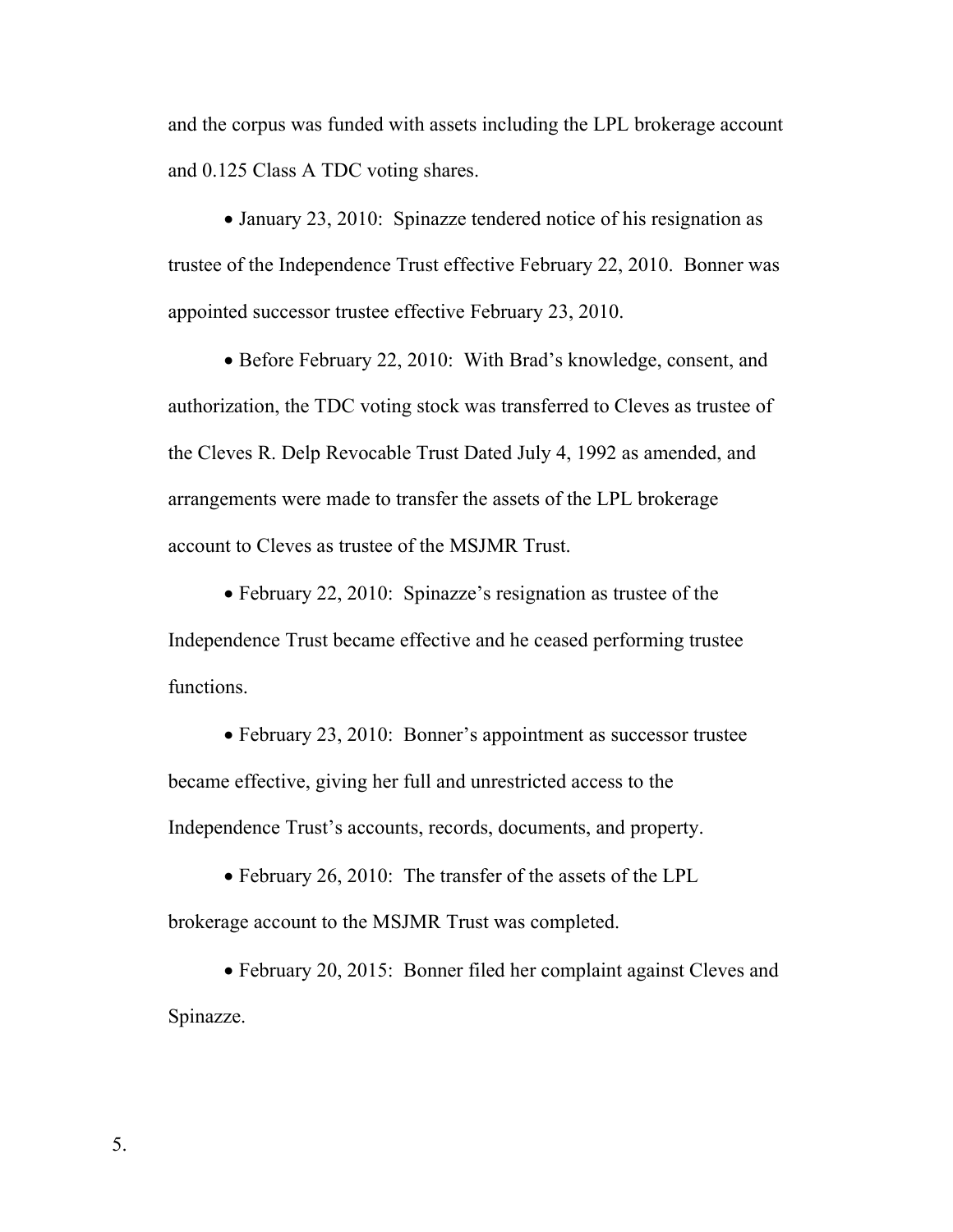Spinazze maintained that the limitations period began to run no later than February 23, 2010, and had expired by the time Bonner filed her complaint on February 20, 2015.

**{¶ 10}** Bonner responded that the timeline provided by Spinazze cannot be trusted. She accused Spinazze and Cleves of back-dating documents, omitting dated signature lines, and representing documents as having been hand-delivered to avoid automated postage date stamps. Bonner insisted that she did not begin acting as trustee of the Independence Trust until fall of 2011. She claimed that Spinazze failed to deliver the trust property to her or to provide an accounting, he continued to act as trustee into 2011, she received no communications concerning the trust or its assets until 2011, she did not know that the voting stock and LPL account had been transferred to Cleves, and her requests for an updated accounting were ignored until February of 2012. Bonner maintained that she did not learn of the transfer of the voting stock until 2014, and she denied that Brad consented to the transfer of the TDC voting stock or LPL account.

**{¶ 11}** As for her legal arguments, Bonner did not deny that Ohio's trust statutes apply to her claims for breach of fiduciary duty, breach of trust, and breach of contract. Rather, she argued that she was not aware of the transfer of the LPL account until 2012, thus the repose statutes did not begin to run until then. Moreover, she claimed that because Spinazze never delivered the trust property to her, his duties as trustee continued beyond his resignation under R.C. 5807.07.

**{¶ 12}** Concerning her claims for actual fraud, constructive fraud, promissory estoppel, and civil conversion, Bonner insisted that those claims are not breach-of-trust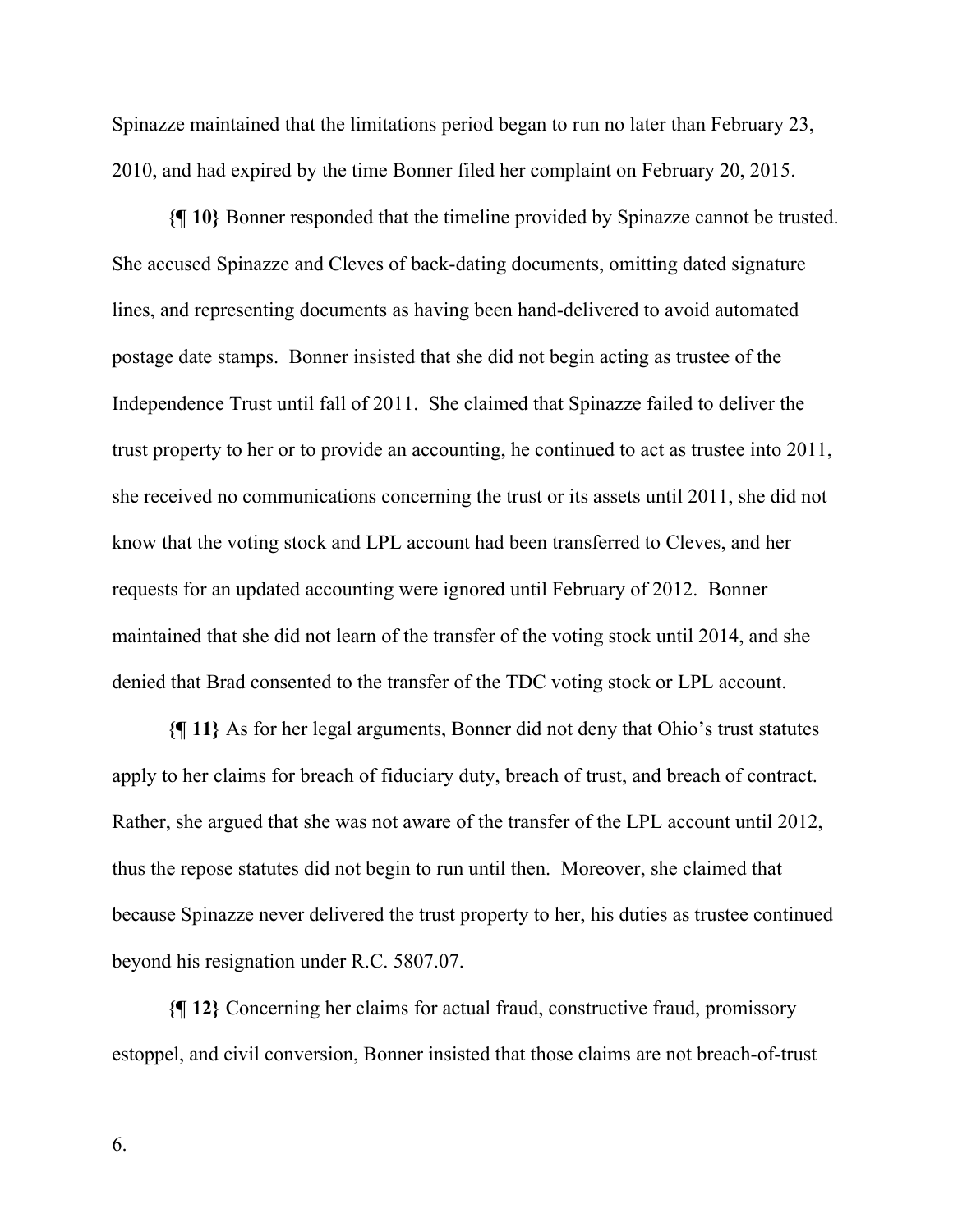claims, thus the limitations period set forth in R.C. 5810.05 is inapplicable. Instead, she claimed, R.C. 2305.09(C) provides a five-year statute of limitations for fraud and the claim did not begin to accrue until after she discovered the fraud, which, she contended, Spinazze actively concealed. (Bonner later filed a correction with the court, conceding that the statute of limitations under R.C. 2305.09(C) is four years, not five.) She denied that her claims began to accrue when Spinazze resigned as trustee. Finally, Bonner refuted Spinazze's assertion that her constructive trust claim could not survive as a standalone claim, and she maintained that her civil conspiracy claim is properly tethered to another cause of action because her other claims are not time-barred. Bonner insisted that additional discovery was necessary under Civ.R. 56(F).

**{¶ 13}** Spinazze reiterated in his reply that the limitations period in R.C. 5810.05 applies; there is no fraud exception in R.C. 5810.05; Spinazze resigned as trustee February 22, 2010; even accepting the facts asserted by Bonner as true, the latest she claims Spinazze acted on behalf of the trust is December 31, 2010—still outside the fouryear statute of repose; actions that Bonner claims Spinazze took in 2011, do not demonstrate that he was continuing to act as trustee; extensive discovery had already occurred; and Bonner failed to proffer the requisite Civ.R. 56(F) affidavit.

# **C. The Trial Court Judgment Granting Spinazze's Motion**

**{¶ 14}** On March 25, 2016, the trial court granted Spinazze's motion for summary judgment. It found that it was undisputed that Spinazze had resigned as trustee on February 22, 2010, and all actions he took on behalf of the trust occurred before that date.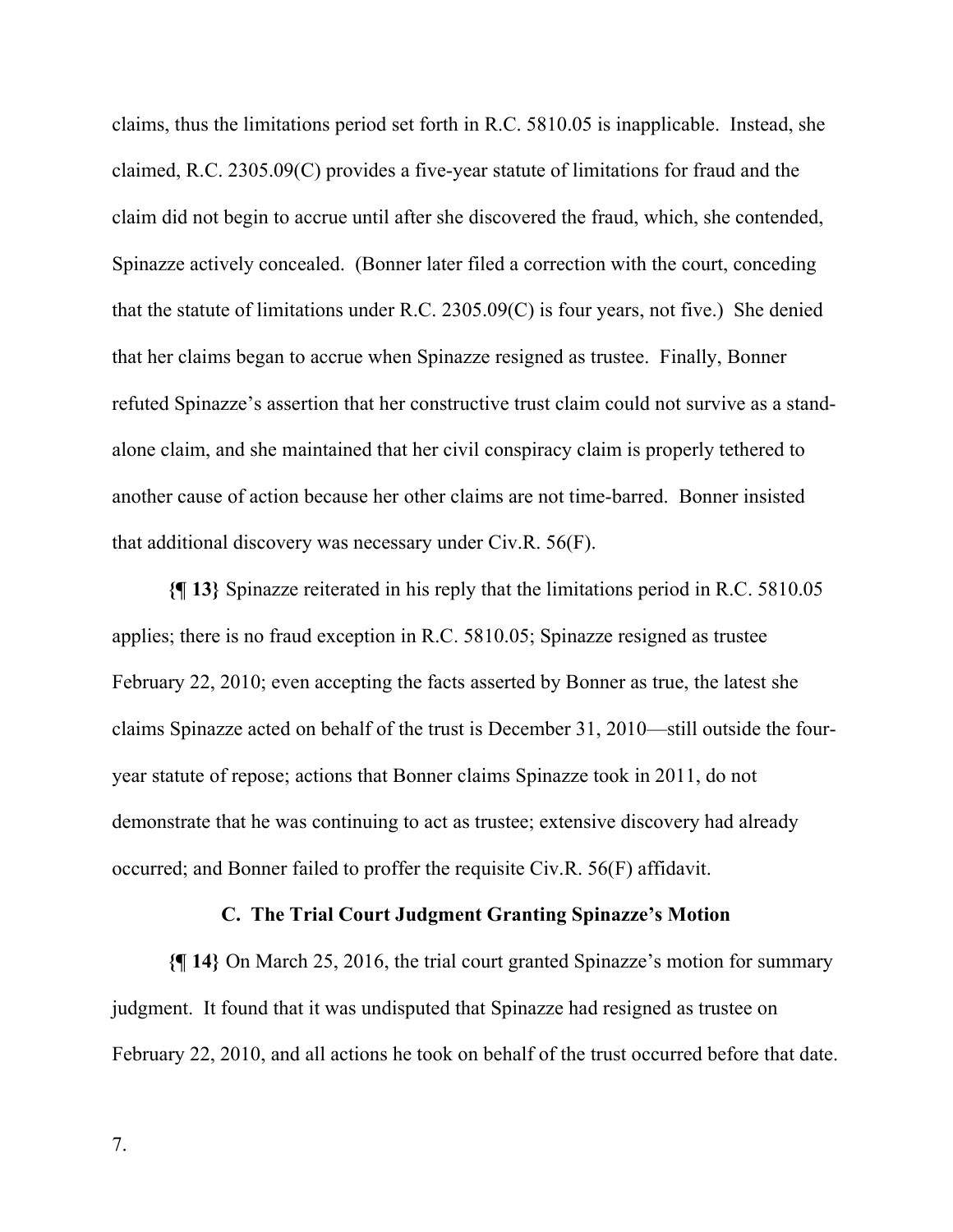The court agreed with Spinazze that Bonner's first six claims arose under Ohio's Trust Code and are barred by the limitations period set forth in R.C.  $5810.05(C)(1)$ . Although couched as fraud claims, the trial court characterized Counts II, III, and V of Bonner's complaint as "breach of trust" claims. And, it held, even if it were to conclude that Bonner's complaint alleged fraud, Bonner's claims would still be time-barred under R.C. 2305.09(C).

**{¶ 15}** On April 25, 2016, on a motion by Spinazze, the court amended its March 25, 2016 judgment to designate it a final appealable order under Civ.R. 54(B).

## **D. Cleves's Summary-Judgment Motion**

**{¶ 16}** On November 30, 2016, Cleves filed his own motion for summary judgment. First, Cleves denied that he was the trust advisor to the Independence Trust. He insisted that TDC—"a legal entity, apart from the natural persons who compose it" was appointed trust advisor. He claimed that Bonner's claims must be dismissed on this basis alone. Cleves also maintained that even if he was the trust advisor, the court already determined that Bonner's claims are subsumed into a breach-of-trust claim under the Ohio Trust Code and are untimely. He argued that there was no discernible difference between the duties Spinazze owed as trustee and the duties owed to the trust by a trust advisor, thus the Ohio Trust Code applies equally to the claims against him. Finally, Cleves claimed that regardless of whether he had been appointed trust advisor, only Spinazze—not the trust advisor—had authority to initiate the disputed transfers of property from the Independence Trust. Given that the claims against Spinazze were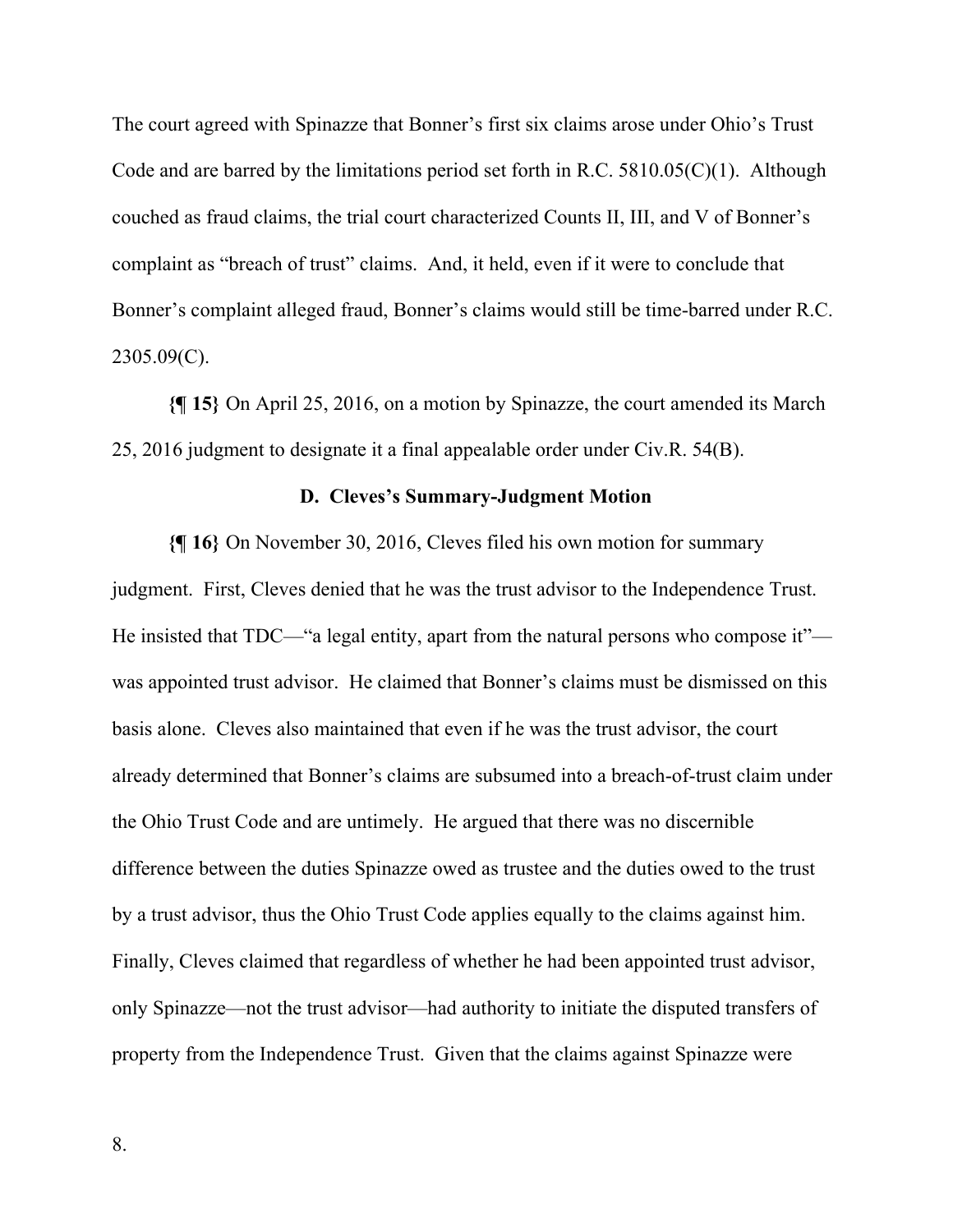dismissed as untimely (and Bonner never appealed), Cleves argued that he could not be held liable for advising or directing Spinazze relative to those transactions.

**{¶ 17}** Cleves also contended that even if Bonner's claims could be viewed as separate, independent claims against him, those claims are untimely given that the two transactions giving rise to Bonner's claims were completed in February of 2010, and Brad was aware of the transactions no later than July 13, 2010, as demonstrated by a recorded phone call that day during which Brad acknowledged to Cleves that the LPL account had been transferred out of the Independence Trust. Cleves maintained that Bonner's claims for breach of trust, breach of fiduciary duty, actual fraud, constructive fraud, promissory estoppel, and civil conversion were required to be filed within four years. He insisted that because Bonner's claims arose from Cleves's supposed breach of duties imposed by the trust document, Bonner cannot escape the four-year statute of limitations by framing her claim as one for breach of contract. Finally, like Spinazze, Cleves argued that Bonner's constructive trust and civil conspiracy claims could not stand because they were predicated upon time-barred claims.

**{¶ 18}** In asserting the limitations period as a bar to Bonner's fraud claims, Cleves sought to impute to Bonner Brad's knowledge of the transfer of the LPL account and the TDC voting stock. To that end, Cleves insisted that Bonner had allowed Brad to become the de facto trustee of the trust by (1) taking directions from Brad; (2) failing to take independent actions as trustee; (3) allowing Brad to administer the trust; (4) signing and submitting account applications at Brad's direction; (5) requesting that account

9.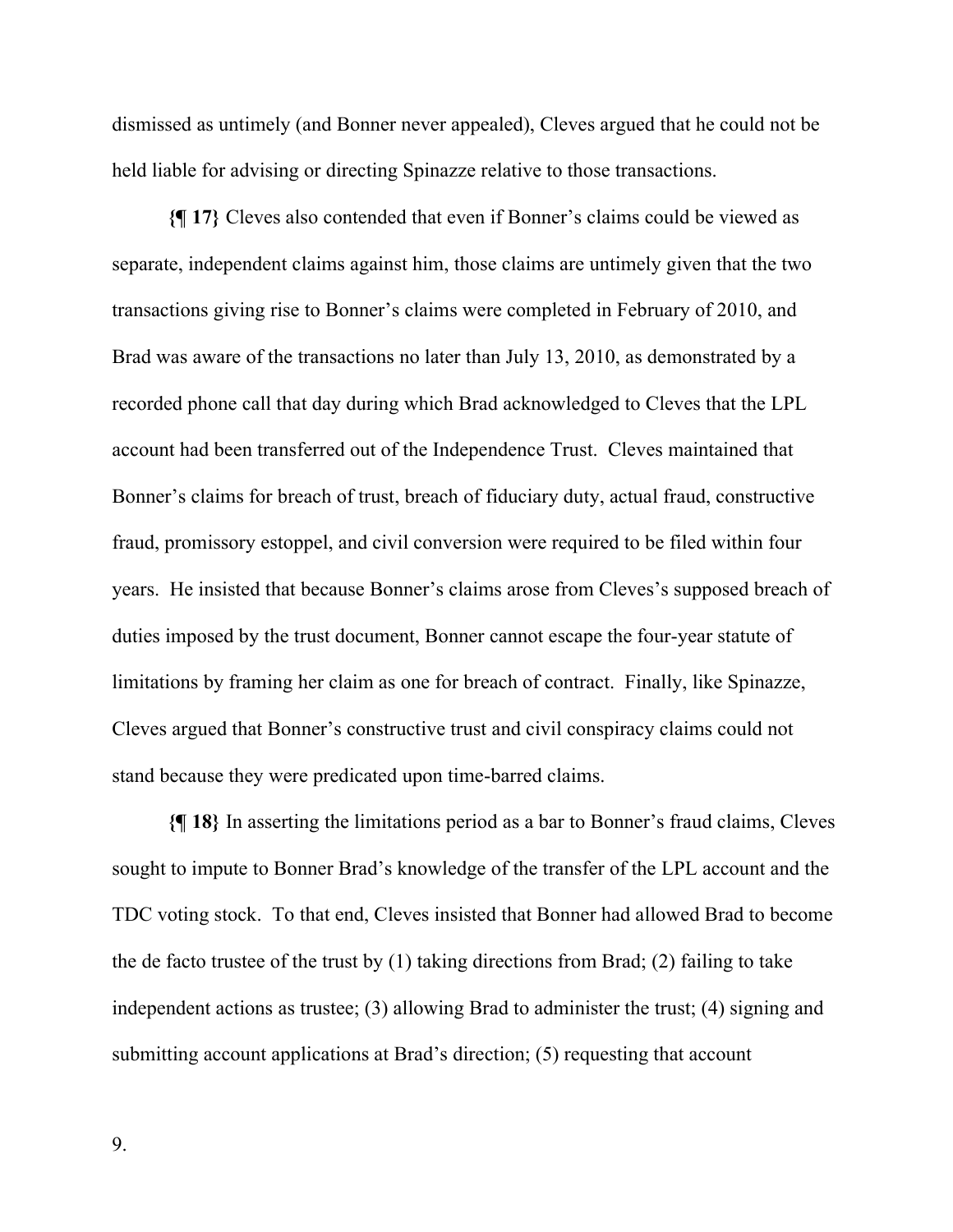statements be sent to Brad's home address; and (6) borrowing \$400,000 from Brad on behalf of the Independence Trust, and signing a revolving credit note in connection with that loan, without knowing the terms of the note, how the funds would be used, or who prepared the note. Cleves also maintained that Brad told Bonner to file the lawsuit— Bonner did not investigate the claims herself, did not know why she was suing Cleves, had no specific knowledge relating to the Independence Trust, did not know who prepared an accounting of the trust even while she was trustee, and had no idea of the status of two notes reflected on the accounting as liabilities.

**{¶ 19}** Bonner responded that Cleves failed to address the fact that he had been sued not only in his capacity as trust advisor to the Independence Trust, but also individually and as trustee of the MSJMR Trust. She denied that the judgment in favor of Spinazze was final and appealable despite the language added by the court because Spinazze's counterclaims had not been resolved. And she insisted that Brad is not the "de facto" trustee and his knowledge did not commence the statute of limitations as to Bonner.

**{¶ 20}** Bonner maintained that Cleves and Spinazze conceded that they had a practice of signing documents dated one day with an effective date of another day, so the dates they advanced cannot be believed. She claimed, therefore, that a question of fact remained concerning when she became trustee of the Independence Trust. Bonner insisted that she did not begin acting as trustee until late 2011, was never provided an accounting, did not know where the trust assets were located, and had no suspicions

10.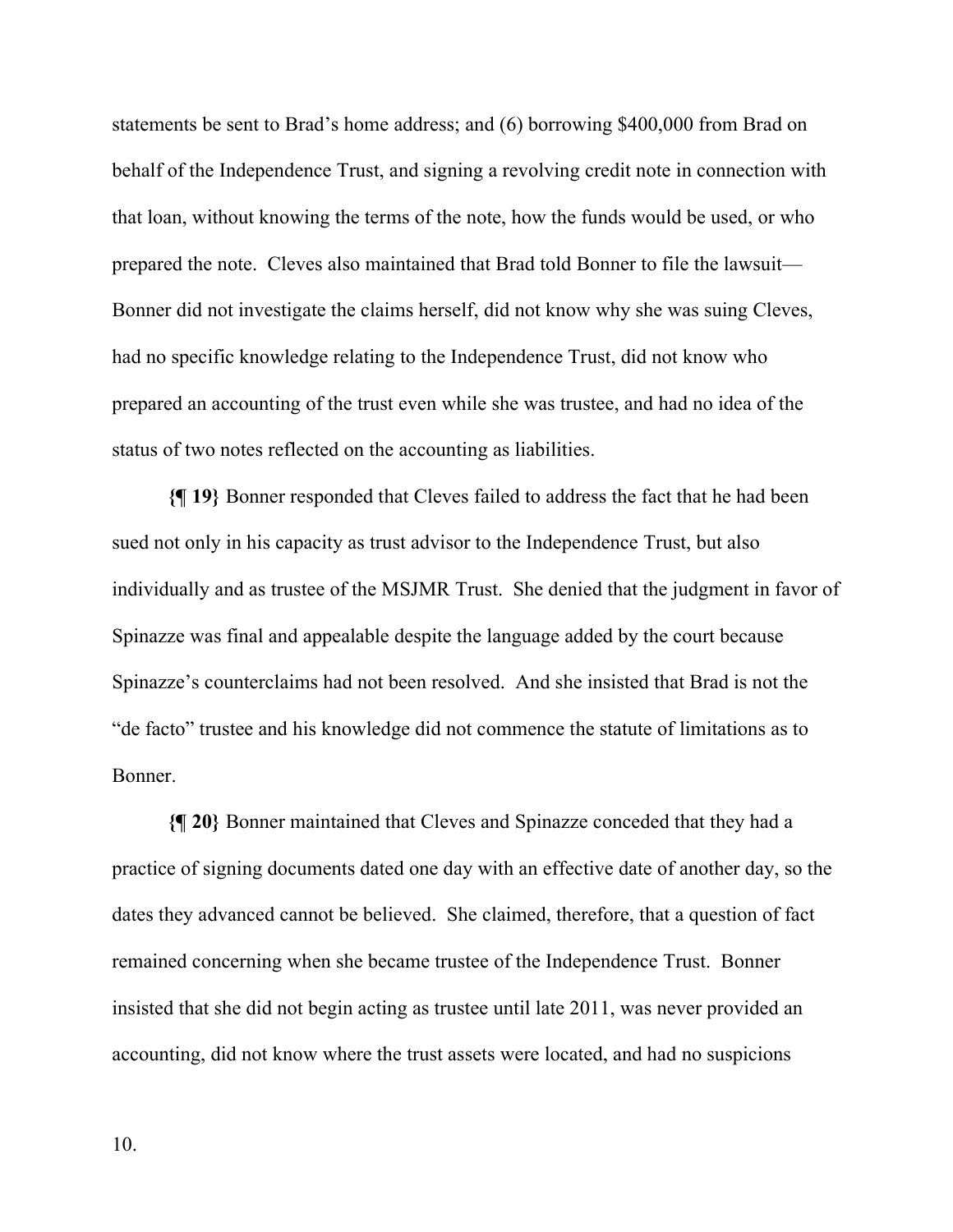about the allegedly impermissible transfers until she began conducting her own investigation in 2012. She also asserted that under R.C. 5807.07, Spinazze continued to have the duties and powers of trustee because he failed to deliver the trust property to her.

**{¶ 21}** As for her constructive trust claim, Bonner contended that constructive trust is properly a stand-alone claim and should be imposed because Cleves, individually and as trustee of his own trust, holds the Independence Trust assets illegally. She argued that Cleves continues to serve as trust advisor because Cleves *is* TDC, and he facilitated the transfer of assets from the Independence Trust to pay off a debt he owed. Bonner insisted that Brad signed nothing to modify the Independence Trust's distributive provisions—provisions that required equal distribution of trust assets.

**{¶ 22}** In reply, Cleves clarified that his summary-judgment motion sought dismissal of all claims against him in all capacities. He contended that any challenge to the finality of the April 25, 2016 judgment must be made in the court of appeals; until then, the judgment dismissing the claims against Spinazze constitutes the law of the case.

**{¶ 23}** Cleves also claimed that information contained in Bonner's affidavit submitted in support of her assertion that the statute of limitations had been tolled—was demonstrated at her deposition to be false. He maintained that she lied about starting her trusteeship in the fall of 2011—she signed acceptance of the trusteeship sometime before May 4, 2010, opened a Charles Schwab account as trustee on May 6, 2010, signed checks, and signed a revolving credit note as trustee on July 1, 2010. Cleves also claimed that Bonner did nothing to investigate her possible claims, she lied when she testified that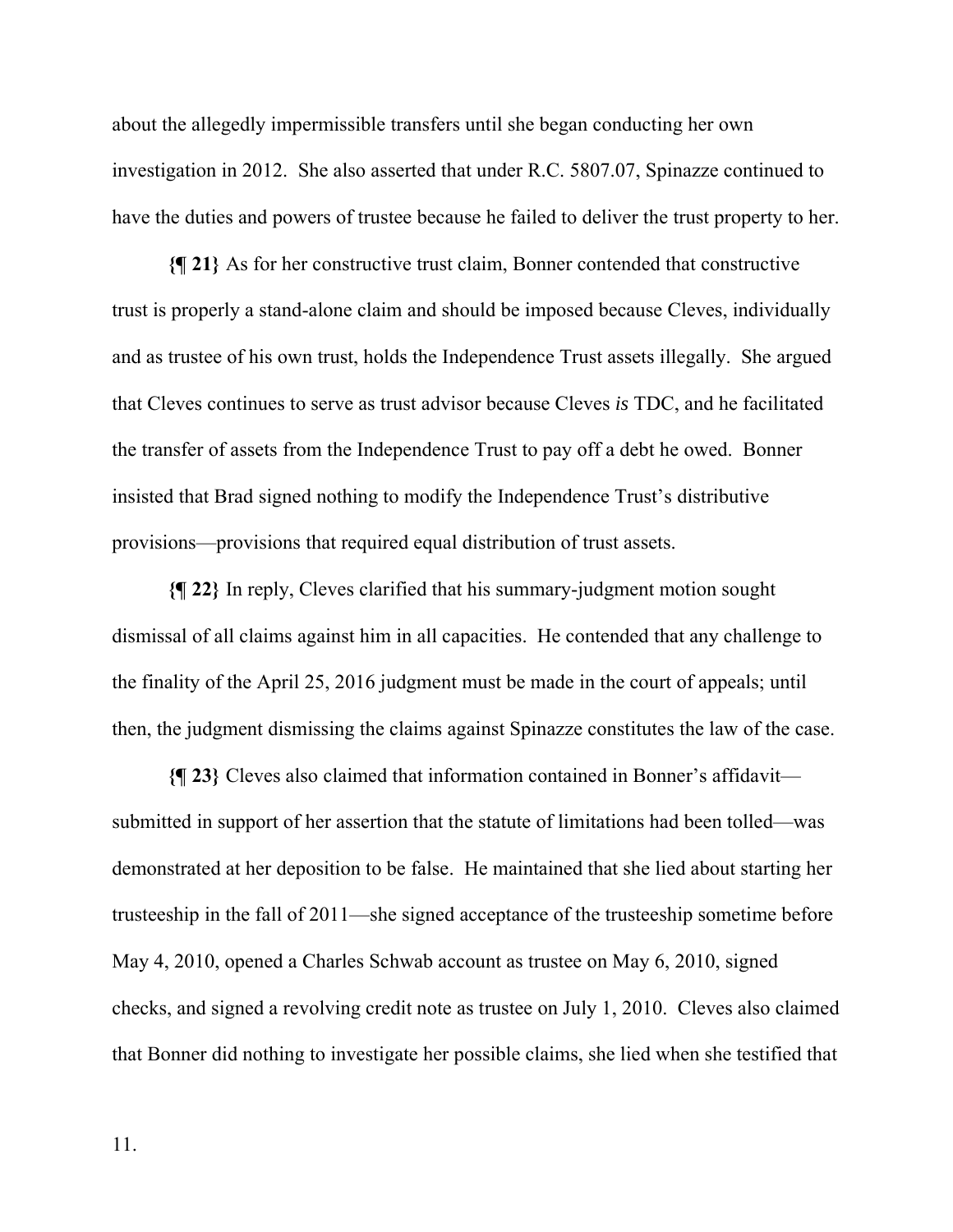her requests for information about the Independence Trust were ignored, and she did not even know why she was suing Cleves.

# **E. The Trial Court Judgment Denying Cleves's Motion**

**{¶ 24}** The trial court denied Cleves's motion for summary judgment on August 2, 2017. It held that the limitations period in R.C. 5810.05 applied only to the claims against Spinazze, the trustee—not to the claims against Cleves. It found that the facts of the case were clear as against Spinazze, but not as against Cleves. It concluded that the conflicting affidavits, depositions, and supporting documents created a genuine issue of material fact precluding summary judgment.

# **F. The Trial Court's Judgment After Trial**

**{¶ 25}** Bonner's claims against Cleves were heard by the trial court during a threeday trial that began on July 23, 2018. In addition to evidence relating to the circumstances of the transfers, whether Brad consented to the transfers, whether Bonner and Brad knew or should have known about the transfers, and whether Brad's knowledge of the transfers could be imputed to Bonner, evidence was presented concerning a Voya life insurance policy insuring the life of Brad and Cleves's mother. The Independence Trust had been the owner and beneficiary of this policy and the premiums had been paid by the trust with funds from the LPL account. By the end of February 2010, after that account was transferred out of the trust, no funds were left with which to pay the premiums. To ensure that the policy did not lapse for non-payment of premiums, the Independence Trust borrowed \$400,000 from Brad on July 1, 2010, and \$655,000 from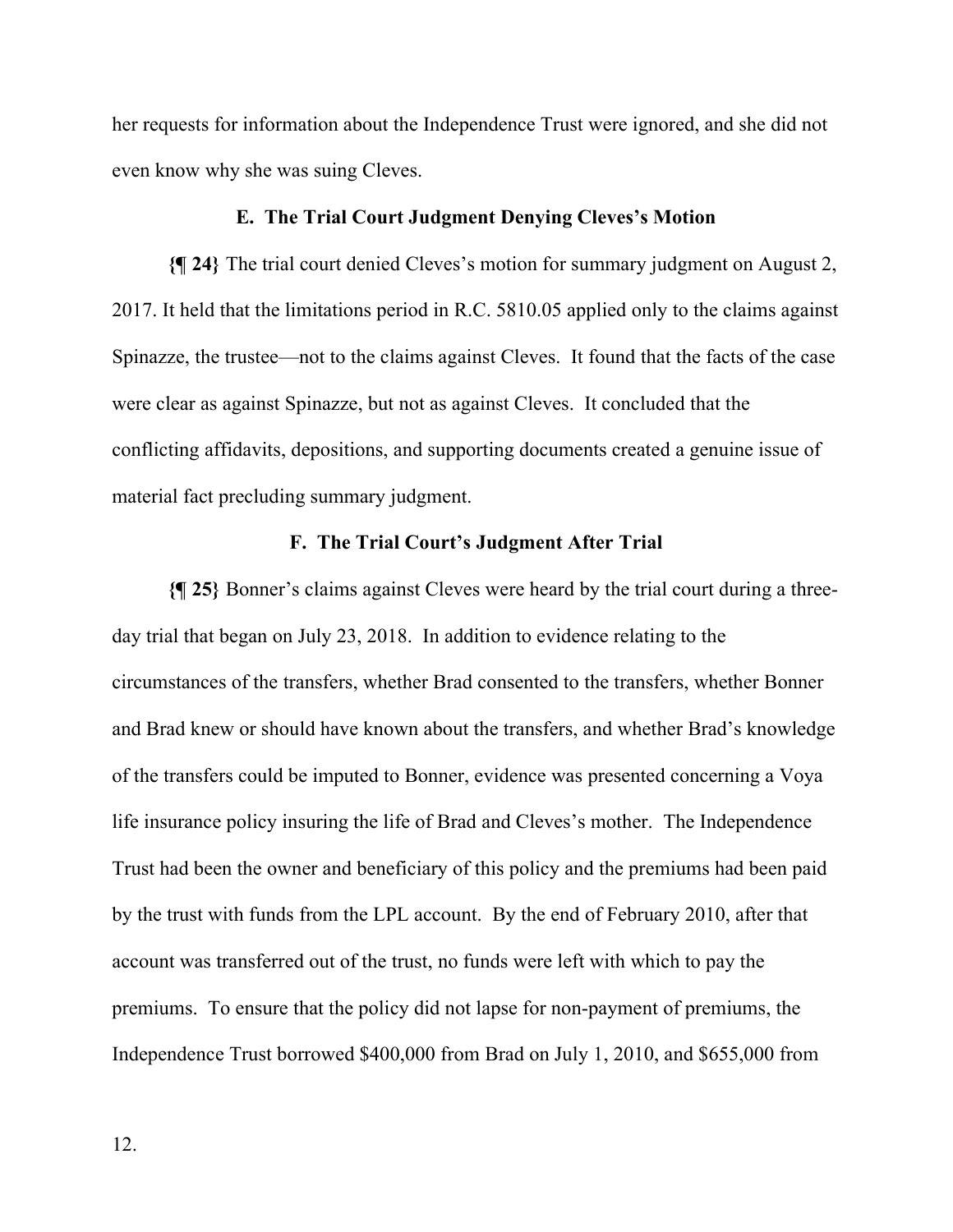Brad's trust, the BJD 2008 Trust, on November 4, 2011—Bonner as trustee signed revolving credit notes to secure these funds. The majority of those funds were used to pay the Voya premiums. In 2013, Bonner transferred the Voya policy to DelDeary, LLC, a single member LLC created by the Independence Trust. The Independence Trust then sold DelDeary to the M.J. Millennium Trust, of which Brad is a beneficiary.

**{¶ 26}** In addition to the evidence concerning the Voya policy, Cleves offered the following evidence at trial concerning Bonner's involvement with the Independence Trust:

(1) Bonner accepted her appointment as trustee of the Independence Trust effective February 23, 2010;

(2) On May 4, 2010, Voya was notified that Bonner was the new trustee of the Independence Trust;

(3) On May 6, 2010, Bonner opened a Schwab account as trustee of the Independence Trust;

(4) On May 20, 2010, Bonner signed a check as trustee of the Independence Trust;

(5) On July 1, 2010, Bonner signed a revolving credit note as trustee of the Independence Trust;

(6) Sometime around July 1, 2010, Bonner made a payment from the Independence Trust to Voya;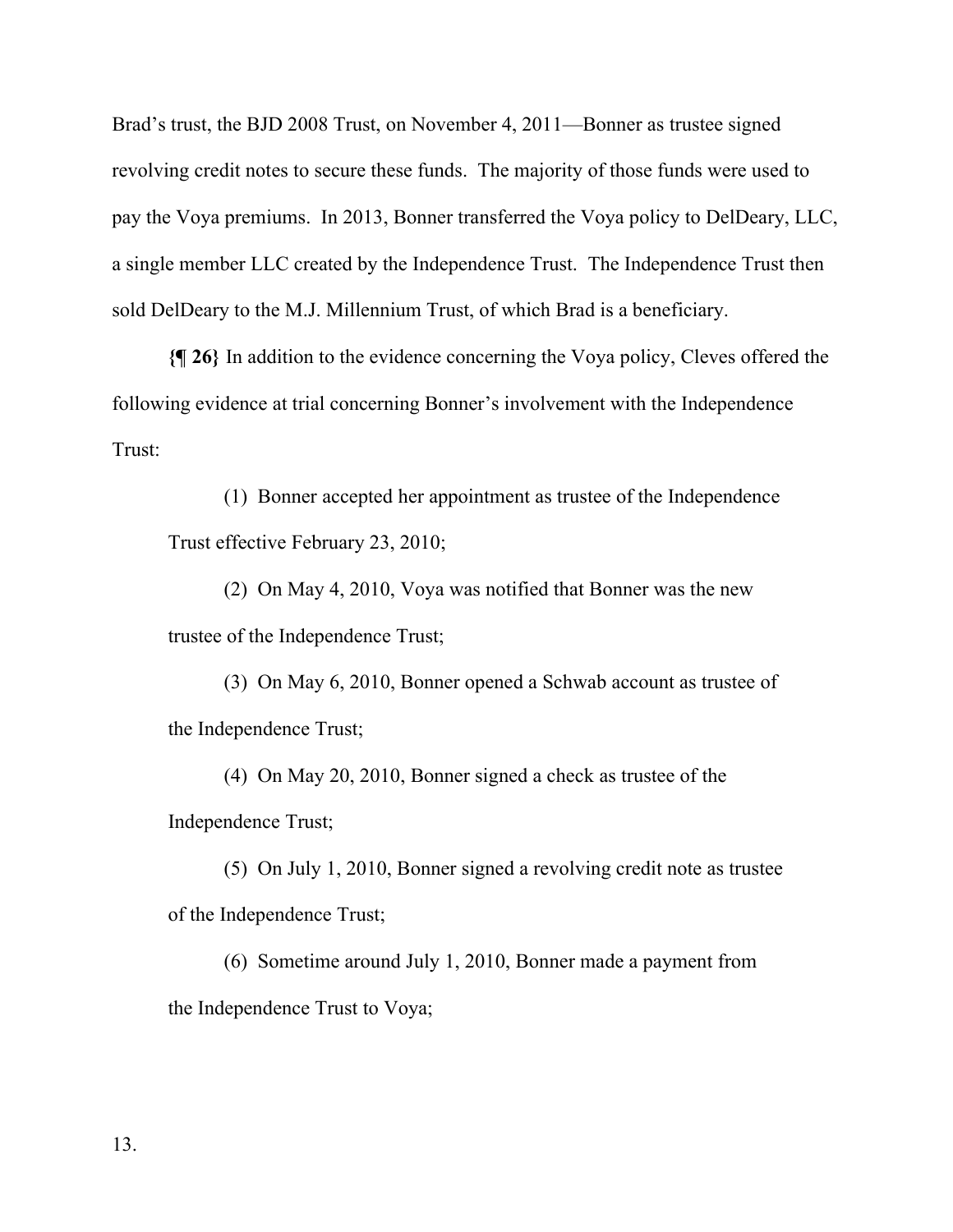(7) On January 7, 2011, Bonner changed the Schwab mailing address to Brad's Florida residence.

Cleves offered evidence demonstrating that Brad had confronted Cleves about the transfer of the LPL account on July 13, 2010, during a recorded phone call, and Brad had executed a written consent for the transfer of the TDC voting stock.

**{¶ 27}** Cleves also presented evidence at trial concerning Brad's control over Bonner. Bonner testified that she pre-signed checks as trustee of the Independence Trust, which she gave to Brad. Brad's mailing address was used for accounts and statements relative to the Independence Trust. Bonner filed the present lawsuit at Brad's direction without understanding the basis for it. Bonner conceded that Brad tells her what to do with respect to the Independence Trust, she has never refused to follow any of his requests, any time she has acted in her capacity as trustee of the Independence Trust, it has been at Brad's direction, and she has never decided on her own to take any action concerning the Independence Trust.

**{¶ 28}** Finally, evidence was admitted at trial concerning a lawsuit that Brad and one of his trusts filed on March 18, 2014, against Cleves, the MSJMT Trust, and others in the U.S. District Court for the Northern District of Ohio. Specifically, evidence was presented that Brad brought suit alleging, among other things, that Cleves and other defendants "caused the assets of the Delp Independence Trust, including The Delp Company shares, to be conveyed to Cleves R. Delp, his trust, and/or one or more other defendants." In that suit, Brad sought "the restoration of the assets of the Delp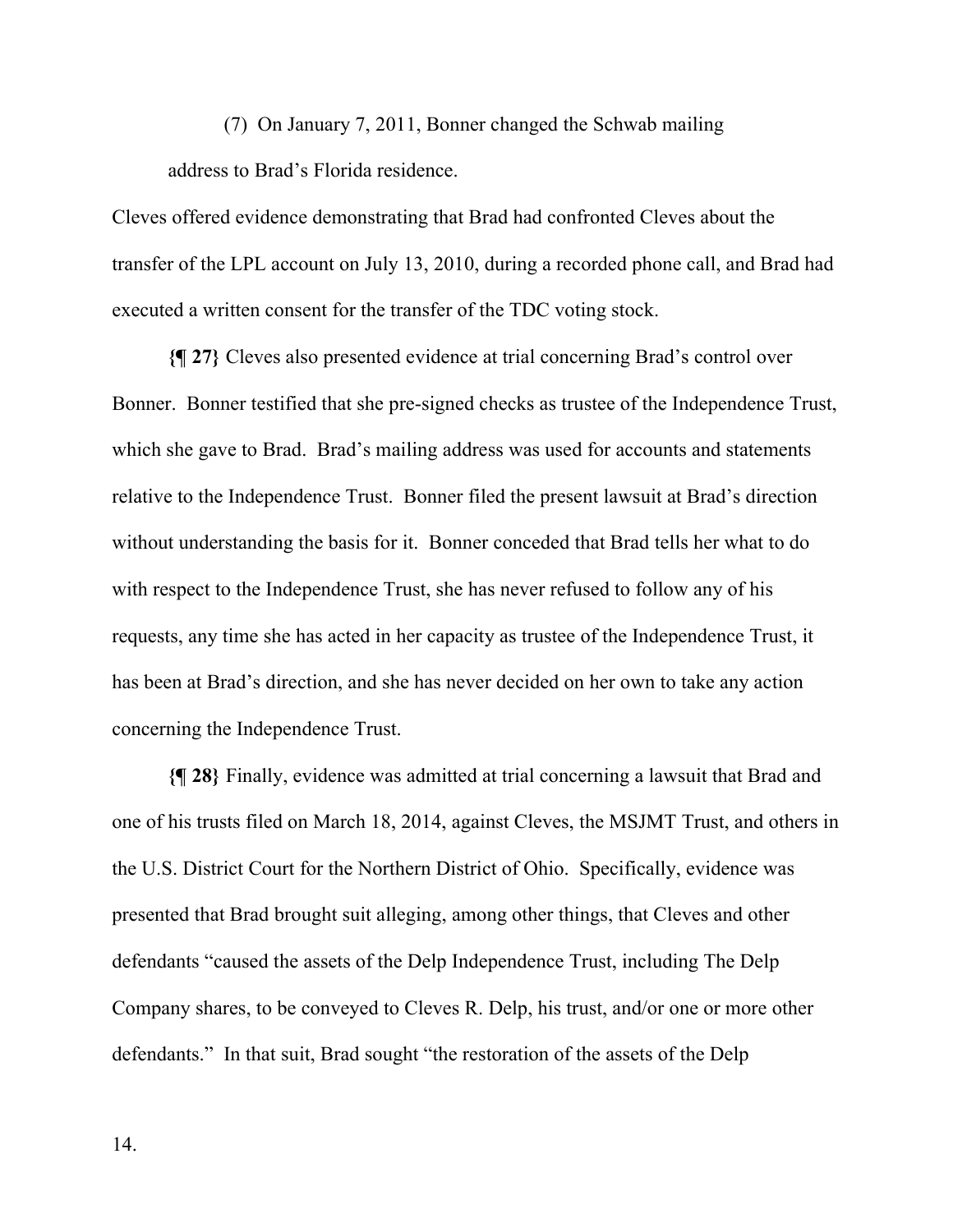Independence Trust to said trust." The court ultimately dismissed Brad's claims with prejudice as a sanction for litigation misconduct. *Bradley J. Delp Revocable Tr. v. MSJMR 2008 Irrevocable Tr.,* N.D.Ohio No. 3:14 CV 591, 2015 WL 9592531, \*1 (Dec. 31, 2015), *aff'd*, *Bradley J. Delp Revocable Tr. v. MSJMR 2008 Irrevocable Tr.,* 665 Fed.Appx. 514 (6th Cir.2016).

**{¶ 29}** After the trial, the parties submitted proposed findings of fact and conclusions of law and responses to each other's proposed findings and conclusions. In his proposed findings and conclusions, Cleves argued, among other things, that Bonner's claims with respect to the TDC stock were barred by the doctrine of res judicata because they were the subject of the federal action. He also argued that the evidence at trial established that Bonner's claims are time-barred under R.C. 5810.05(C)(4) and 2305.09.

**{¶ 30}** In a judgment entered August 5, 2020, the trial court agreed that Bonner's claims were untimely and barred by res judicata. The court found that there was no question that Bonner's actions as trustee of the Independence Trust were controlled by Brad. The court described Brad as the de facto trustee who controlled all activities. It found that Brad was aware of the transfer of the LPL account in July of 2010, because he confronted Cleves about it in the recorded phone conversation on July 13, 2010. The court determined that it was "inconceivable" that Bonner did not know about the transfer, but even if she wasn't aware, she should have been. The court reasoned that before Spinazze transferred the funds from the LPL account to Cleves's trust, those funds had been used to pay the premiums on the Voya policy. While Bonner may not have received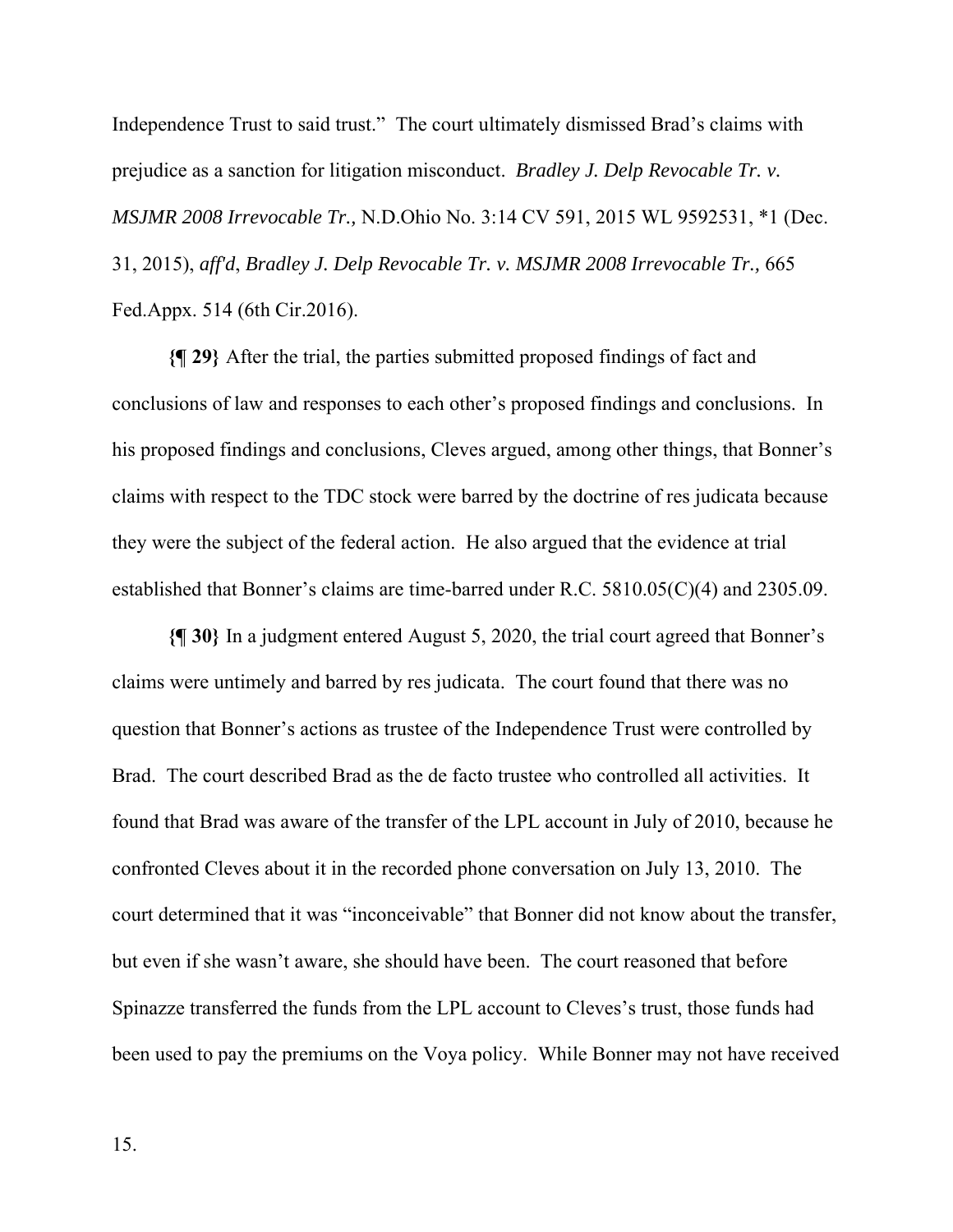an accounting of the trust, she knew or should have known that those life insurance premiums were being paid by another source because there remained no liquidity in the Independence Trust. And, in fact, Bonner executed revolving credit notes on July 1, 2010, and November 4, 2011, to pay the premiums *because* the funds had been removed from the Independence Trust. Thus, it was clear that Bonner and Brad were aware of the transfer at least as of the time these notes were executed. Accordingly, the court held, "Bonner's claims relative to the transfer of [the LPL] accounts are time barred pursuant to the statute of limitations of R.C. 2305.09."

**{¶ 31}** The court also dismissed Bonner's claims relating to the TDC voting stock. As alleged by Cleves, the court found that in the 2014 federal case, Brad argued that the TDC stock had been unlawfully removed from the Independence Trust, and he sought return of those shares. The trial court held that the federal case and the present case involved the same parties. It reached this conclusion based on Bonner's testimony that it was Brad's idea to bring the claims in this case and Bonner was not sure why she was suing Cleves. The court found that Brad was the de facto trustee and was in privity with Bonner for purposes of the TDC share claim. It found that the federal case was dismissed with prejudice and is a final, valid decision on the merits by a court of competent jurisdiction, therefore, the claim cannot be refiled, and res judicata applies to the TDC voting stock claims. Accordingly, the court held, "Bonner's claims herein regarding the transfer of TDC shares out of the Independence Trust are hereby dismissed."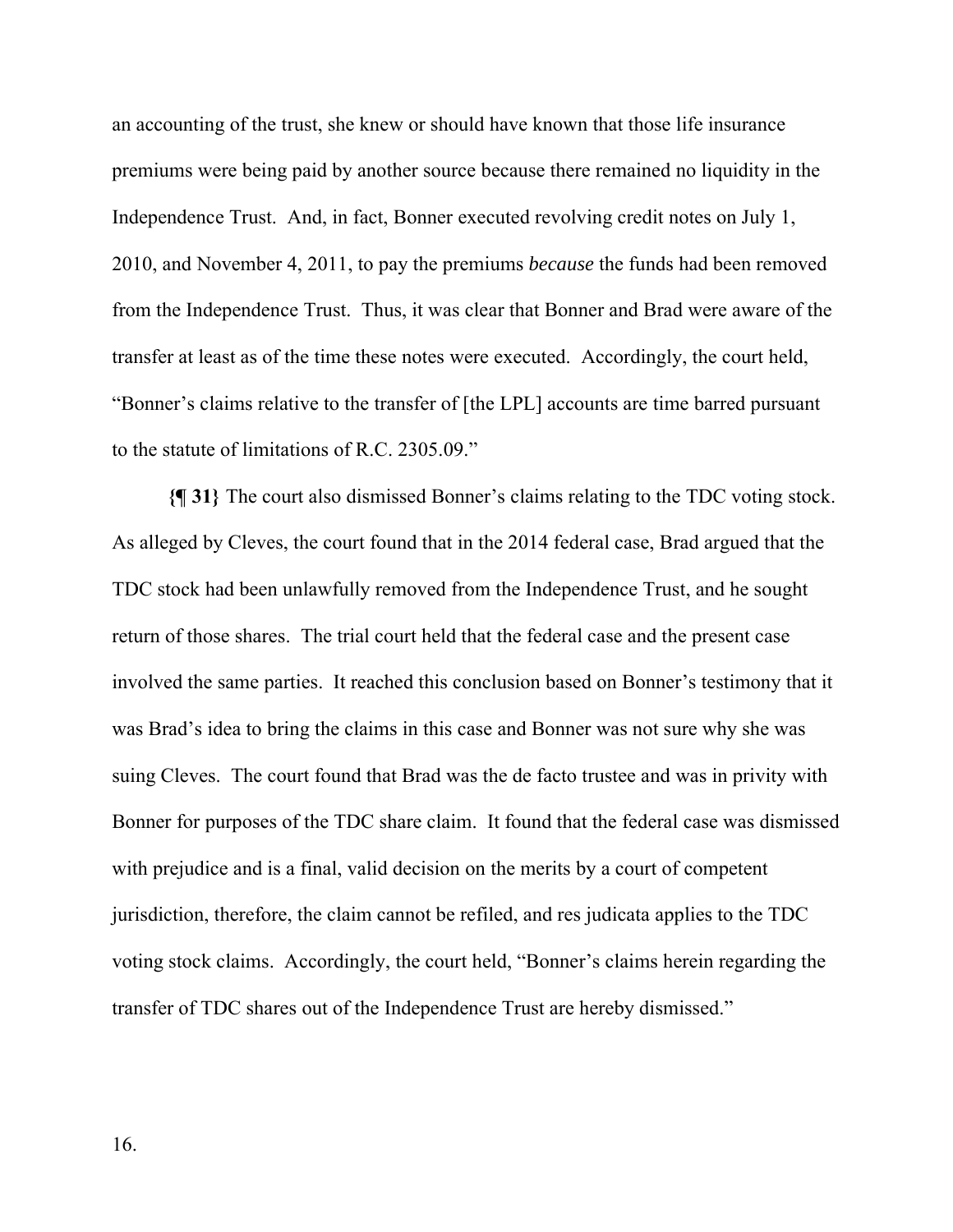**{¶ 32}** Finally, the trial court found that Cleves was not the trust advisor of the Independence Trust and did not effectuate the transfers complained of—Spinazze made the transfers with the consent of both Brad and Cleves. It concluded that the claims against Cleves as the trust advisor to the Independence Trust were, therefore, "improper and invalid." The court also found that the transfers of the LPL account and the TDC voting stock were made with the "full knowledge and consent of the beneficiaries."

**{¶ 33}** Bonner appealed both the April 25, 2016 summary-judgment decision and the August 5, 2020 judgment. She assigns the following errors for our review:

ASSIGNMENT OF ERROR NO. 1:

The trial court committed error by granting Appellee Spinazze's

Motion for Summary Judgment.

ASSIGNMENT OF ERROR NO. 2:

The trial court committed error by holding the Plaintiff/Appellant's claims were time barred.

ASSIGNMENT OF ERROR NO. 3:

The trial court committed error by holding the Plaintiff/Appellant's claims were subject to res judicata as they related to Cleves Delp.

## **II. Standard of Review**

**{¶ 34}** Appellate review of a summary judgment is de novo, *Grafton v. Ohio Edison Co.,* 77 Ohio St.3d 102, 105, 671 N.E.2d 241 (1996), employing the same standard as trial courts. *Lorain Natl. Bank v. Saratoga Apts.,* 61 Ohio App.3d 127, 129,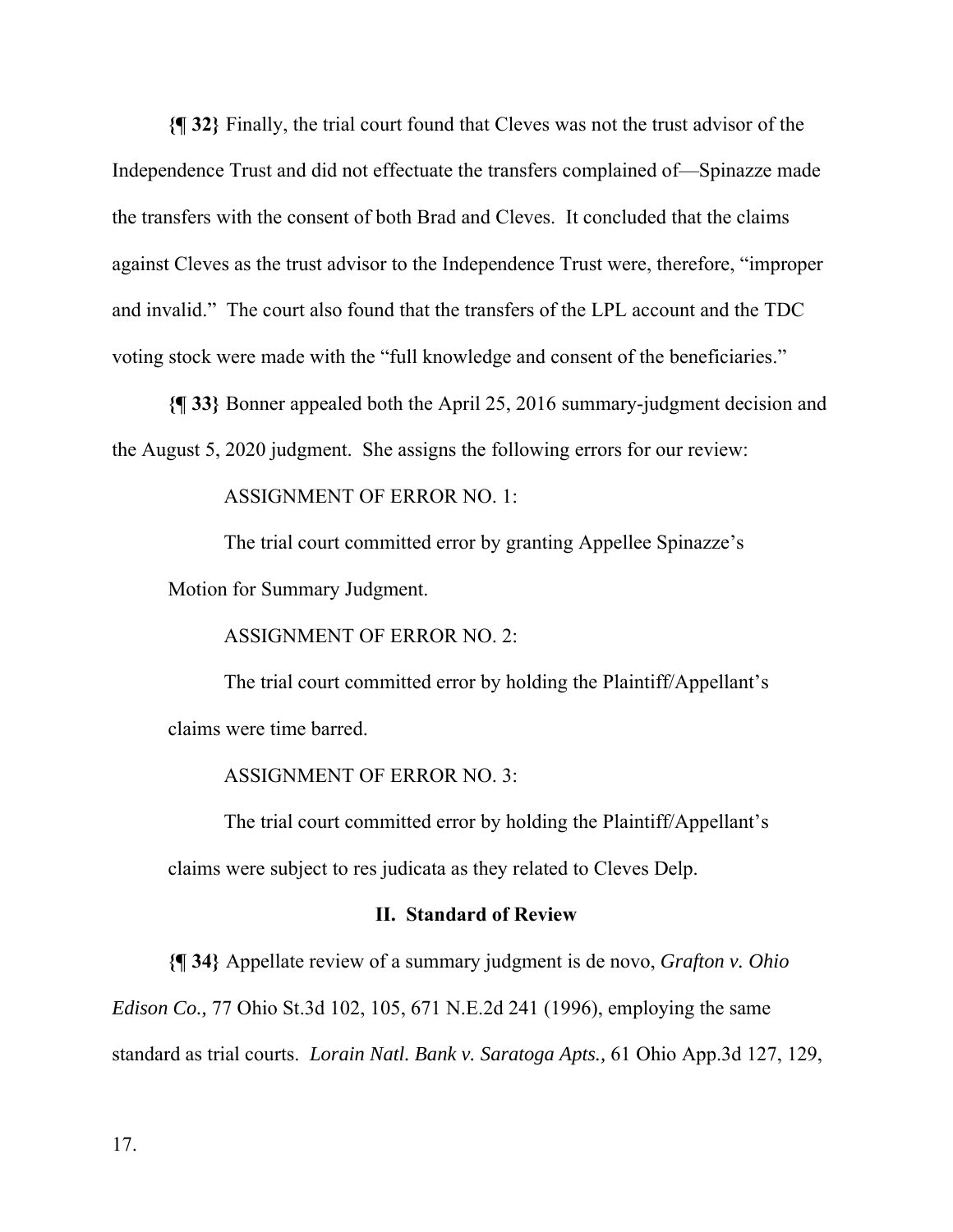572 N.E.2d 198 (9th Dist.1989). The motion may be granted only when it is demonstrated:

(1) that there is no genuine issue as to any material fact; (2) that the moving party is entitled to judgment as a matter of law; and (3) that reasonable minds can come to but one conclusion, and that conclusion is adverse to the party against whom the motion for summary judgment is made, who is entitled to have the evidence construed most strongly in his favor. *Harless v. Willis Day Warehousing Co.,* 54 Ohio St.2d 64, 67, 375 N.E.2d 46 (1978), Civ.R. 56(C).

**{¶ 35}** When seeking summary judgment, a party must specifically delineate the basis upon which the motion is brought, *Mitseff v. Wheeler*, 38 Ohio St.3d 112, 526 N.E.2d 798 (1988), syllabus, and identify those portions of the record that demonstrate the absence of a genuine issue of material fact. *Dresher v. Burt*, 75 Ohio St.3d 280, 293, 662 N.E.2d 264 (1996). When a properly supported motion for summary judgment is made, an adverse party may not rest on mere allegations or denials in the pleadings, but must respond with specific facts showing that there is a genuine issue of material fact. Civ.R. 56(E); *Riley v. Montgomery*, 11 Ohio St.3d 75, 79, 463 N.E.2d 1246 (1984). A "material" fact is one which would affect the outcome of the suit under the applicable substantive law. *Russell v. Interim Personnel, Inc.*, 135 Ohio App.3d 301, 304, 733 N.E.2d 1186 (6th Dist.1999); *Needham v. Provident Bank*, 110 Ohio App.3d 817, 826,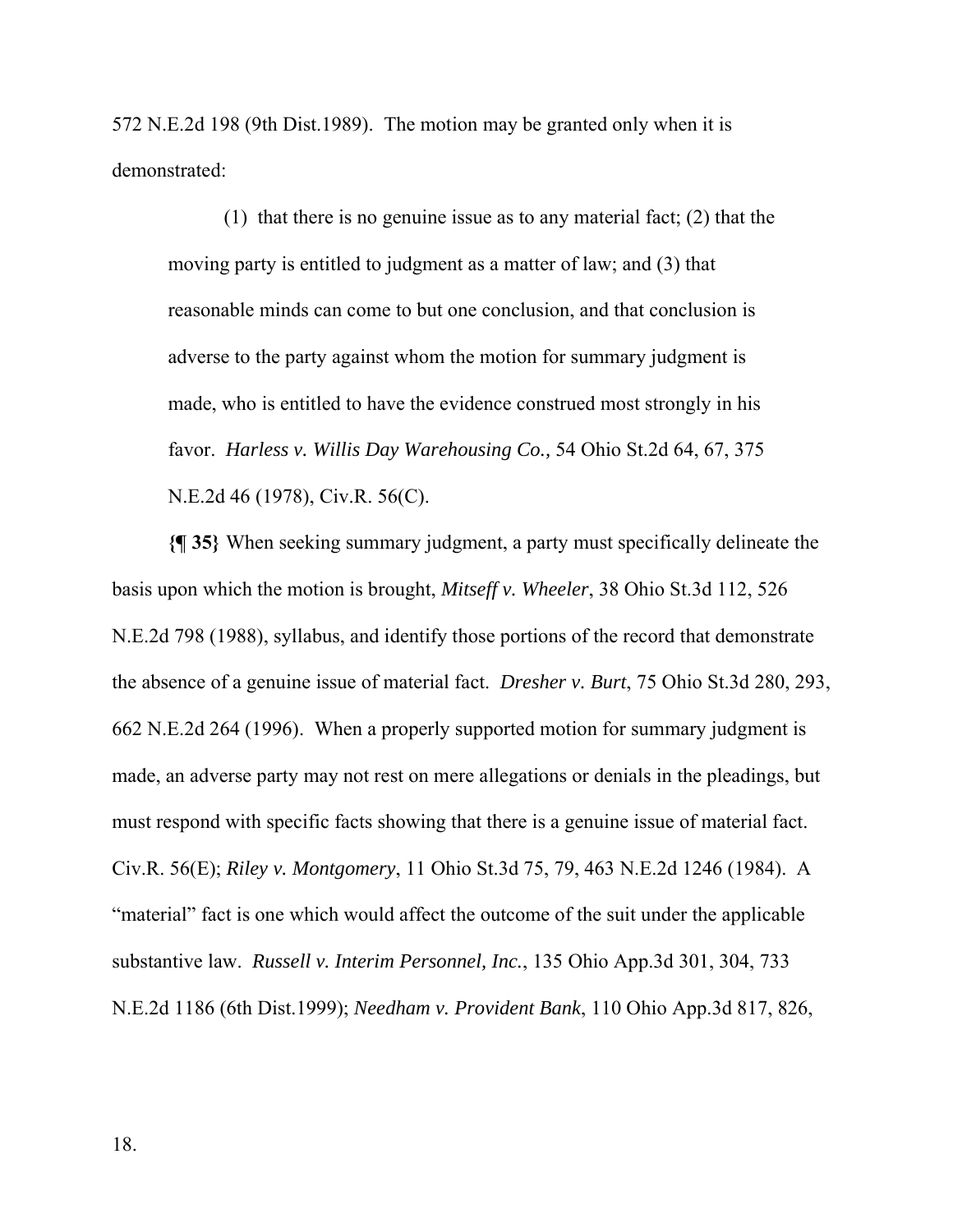675 N.E.2d 514 (8th Dist.1996), citing *Anderson v. Liberty Lobby, Inc.,* 477 U.S. 242, 248, 106 S.Ct. 2505, 91 L.Ed.2d 201 (1986).

# **III. Law and Analysis**

**{¶ 36}** In her first assignment of error, Bonner argues that the trial court erred in granting summary judgment to Spinazze on April 25, 2016.<sup>2</sup> In her second and third assignments of error, Bonner argues that the trial court erred in its August 5, 2020 judgment when it concluded that her claims against Cleves were barred as untimely and subject to the doctrine of res judicata.

**{¶ 37}** We begin by addressing the trial court's August 5, 2020 judgment in favor of Cleves—Bonner's second and third assignments of error. We then turn to its April 25, 2016 judgment in favor of Spinazze.

# **A. The August 5, 2020 Judgment**

**{¶ 38}** Bonner's second and third assignment of error challenge the trial court's August 5, 2016 judgment, rendered after trial. "In an appeal from a civil bench trial, we generally review the trial court's judgment under a manifest-weight standard of review." *Mike McGarry & Sons, Inc. v. Construction Resources One, LLC,* 2018- Ohio-528, 107 N.E.3d 91, ¶ 90 (6th Dist.), citing *United States Fire Ins. v. Am. Bonding* 

 $2^2$  Bonner refers to the judgment as having been issued March 25, 2016. The court amended its judgment on April 25, 2016, to render it immediately final and appealable. Spinazze argued that Bonner's appeal of this decision was untimely because it was not filed within 30 days of April 25, 2016. In a decision and judgment dated January 7, 2021, we found that the clerk never completed service of the April 25, 2016 judgment, therefore, under App.R.  $4(A)(3)$ , the time for filing an appeal from this judgment never began to run. *Bonner v. Delp*, 6th Dist. Lucas No. L-20-1147 (Jan. 7, 2021).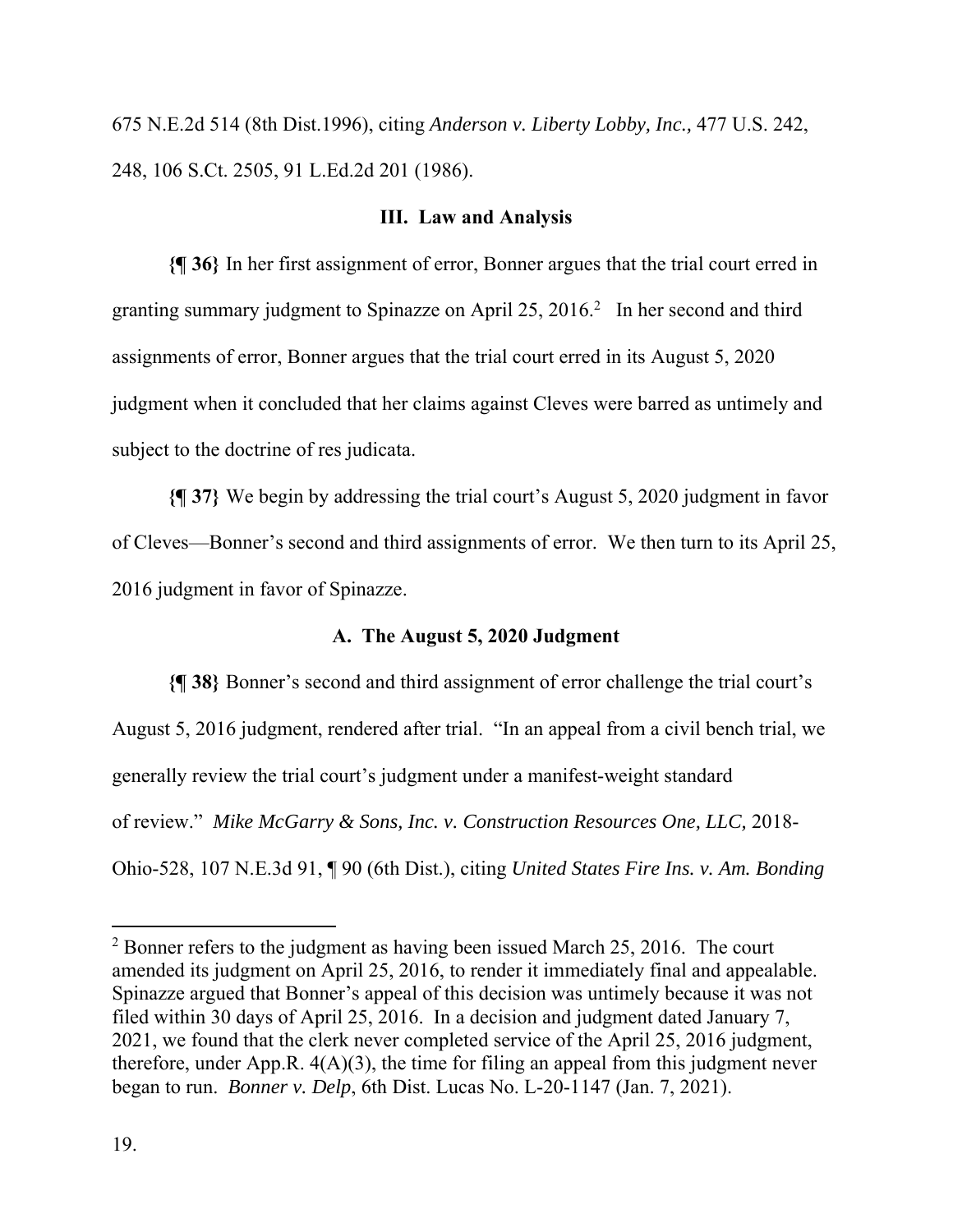*Co*., 1st Dist. Hamilton Nos. C-160307 & C-160317, 2016-Ohio-7968, ¶ 16-17. "We weigh the evidence and all reasonable inferences, consider the credibility of the witnesses, and determine whether in resolving conflicts in the evidence, the trial court clearly lost its way and created such a manifest miscarriage of justice that its judgment must be reversed and a new trial ordered." *Id.,* citing *Eastley v. Volkman*, 132 Ohio St. 3d 328, 2012-Ohio-2179, 972 N.E.2d 517, ¶ 20. "Where, however, the trial court's judgment is based upon a question of law, we review the trial court's determination of that issue de novo." *Id.,* citing *Taylor Bldg. Corp. of Am. v. Benfield*, 117 Ohio St. 3d 352, 2008-Ohio-938, 884 N.E.2d 12, ¶ 34.

#### *1. Statute of Limitations*

**{¶ 39}** In her second assignment of error, Bonner argues that the trial court erred when it dismissed as untimely her claims against Cleves. She challenges the trial court's decision imputing Brad's knowledge to Bonner, arguing that Ohio does not recognize the concept of a "de facto trustee." She insists that Bonner was the actual trustee, Brad's knowledge could not properly be imputed to her, and the evidence demonstrates that Bonner did not become aware of the disputed transactions until February 9, 2012, when she received an accounting. Bonner also contends that there was no reason she should have known of the transfers given that her requests for an accounting were ignored and she did not know what assets were in the trust before she became trustee. She denies that Brad's payment of the Voya policy premiums should have alerted her to the fact that transfers had been made from the trust.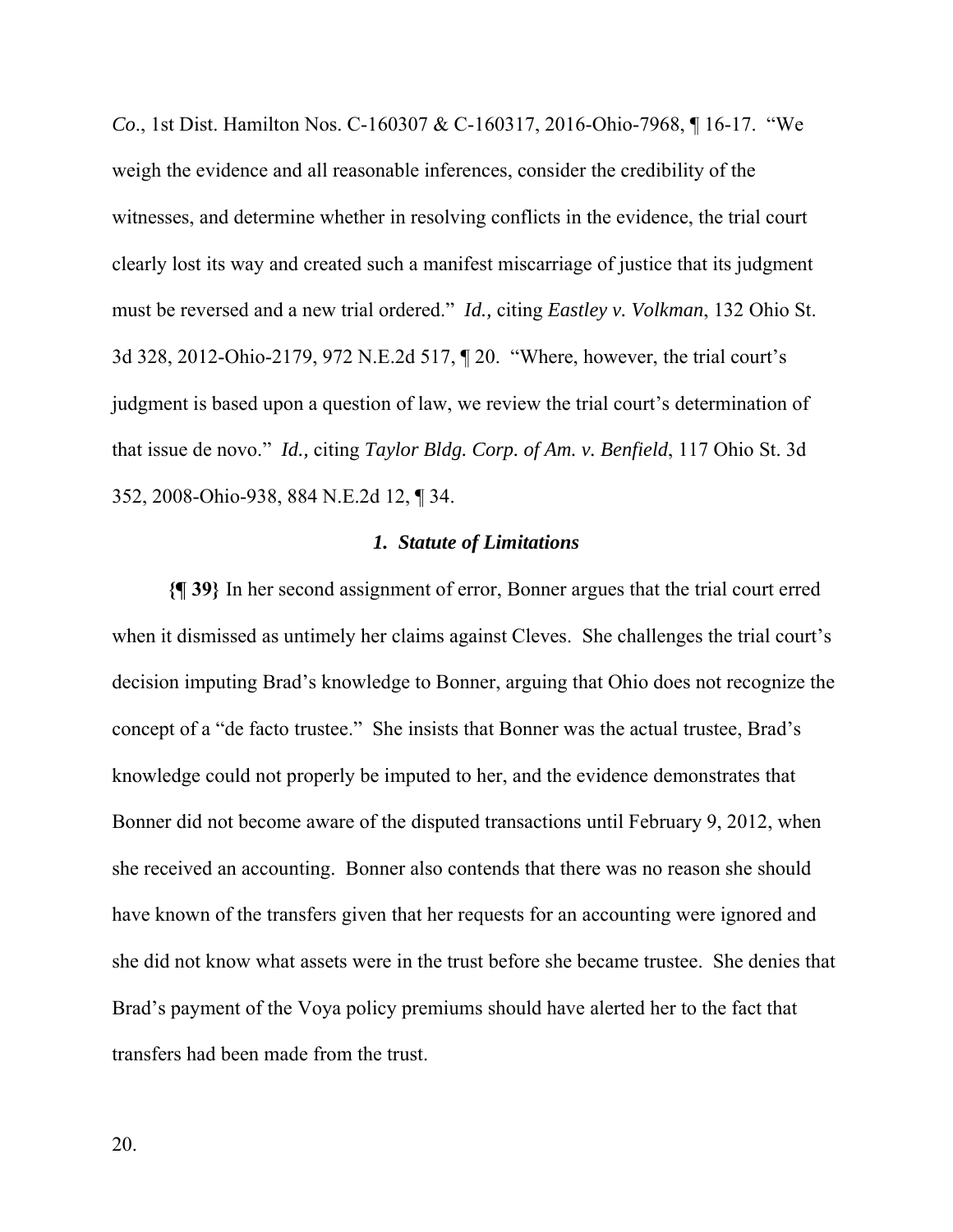**{¶ 40}** Notably, Bonner does not challenge the trial court's determination that Cleves was not the trust advisor and did not effectuate the transfers complained of here. Accordingly, Bonner's claims for breach of fiduciary duty, breach of trust, breach of contract, and civil conversion (premised on Cleves's position as trust advisor) are not at issue in this appeal.

**{¶ 41}** Cleves responds that Bonner's fraud-related claims are time-barred under R.C. 2305.09 and are not subject to the "discovery rule" because there was no evidence of fraud and the trustee and beneficiaries knew of and consented to the transactions. Cleves also maintains that Bonner is chargeable with Brad's knowledge because she allowed him to control the trust. And, he claims, even if Bonner did not know about the transactions, she should have known given that she took several actions as trustee throughout 2010 and early 2011.

**{¶ 42}** Under R.C. 2305.09(C), an action for fraud "shall be brought within four years." The transactions at issue here occurred before February 22, 2010 (transfer of the TDC voting stock) and February 26, 2010 (transfer of the LPL account). Ordinarily, this would mean that the statute of limitations would begin to run on these dates. But Bonner claims that she did not discover the transactions until much later—2012, or perhaps even 2014.

**{¶ 43}** R.C. 2305.09 provides that an action for fraud does not accrue "until the fraud is discovered." This is known as "the discovery rule." Ohio courts have explained that under the discovery rule, where there has been a claim of fraud, the "cause of action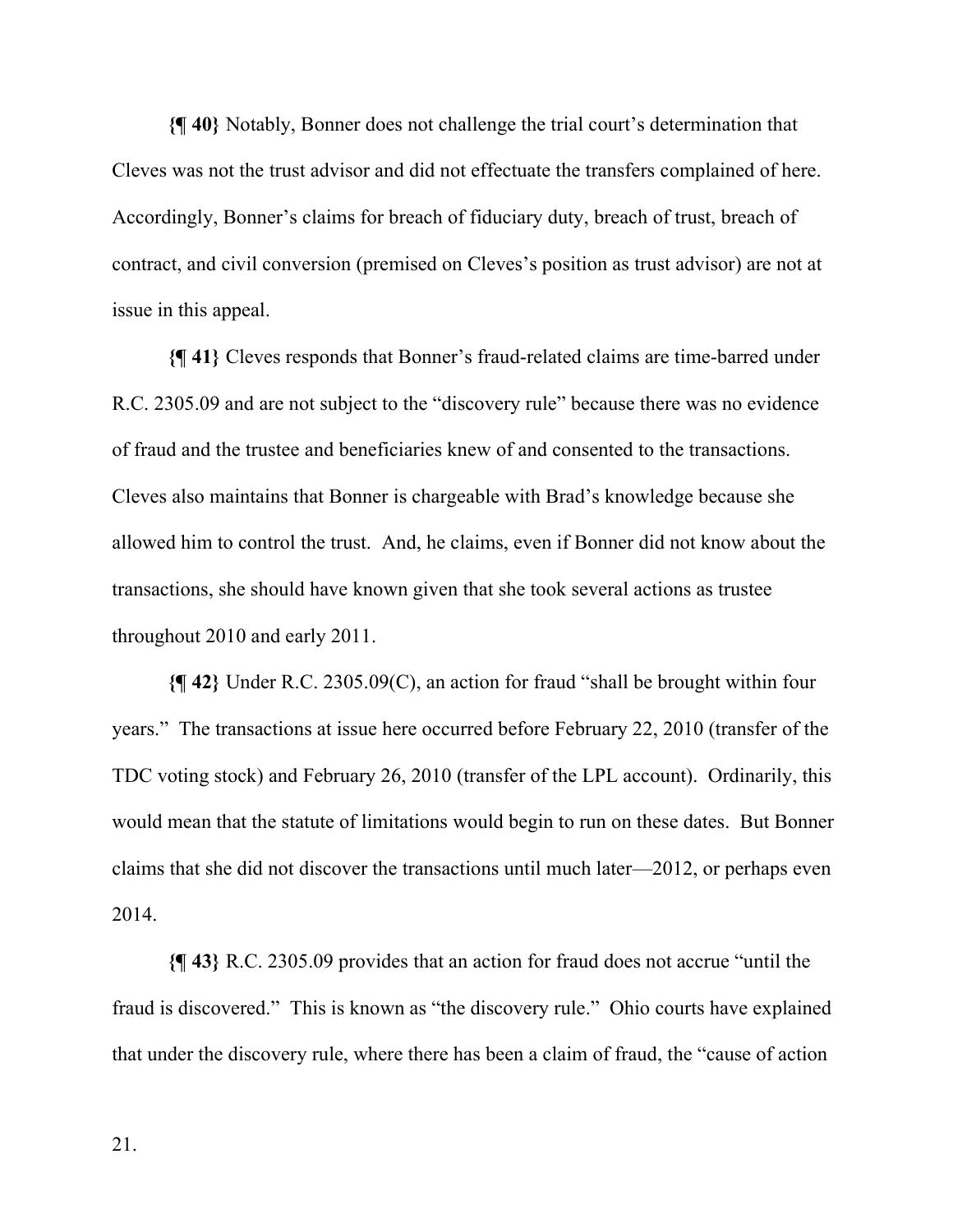accrues, and the limitations period begins to run, when the plaintiff discovers or, through the exercise of reasonable diligence, should have discovered the fraud." *Fordyce v. Hattan*, 2019-Ohio-3199, 141 N.E.3d 574, ¶ 27 (2d Dist.). In *Cundall v. U.S. Bank*, 122 Ohio St.3d 188, 2009-Ohio-2523, 909 N.E.2d 1244, ¶ 30, the Ohio Supreme Court explained that this standard does not require the victim to possess "'concrete and detailed knowledge'" of the alleged fraud; "'rather, the standard requires only facts sufficient to alert a reasonable person of the *possibility* of fraud.'" *Id.,* quoting *Palm Beach Co. v. Dun & Bradstreet, Inc.*, 106 Ohio App.3d 167, 171, 665 N.E.2d 718 (1st Dist.1995). Moreover, "'*constructive* knowledge of facts, rather than *actual* knowledge of their legal significance, is enough to start the statute of limitations running under the discovery rule.'" (Emphasis in original.) *Id.*, quoting *Flowers v. Walker*, 63 Ohio St.3d 546, 549, 589 N.E.2d 1284 (1992).

**{¶ 44}** The trial court concluded that Brad consented to the transactions that Bonner now challenges, therefore, there was no fraud. This would mean that the discovery rule does not apply. The court also concluded that Brad was the de facto trustee, implying that his knowledge is imputable to Bonner. But we need not review either of these conclusions because we agree with the trial court that even if the discovery rule applies and even if Bonner is not charged with Brad's knowledge, Bonner herself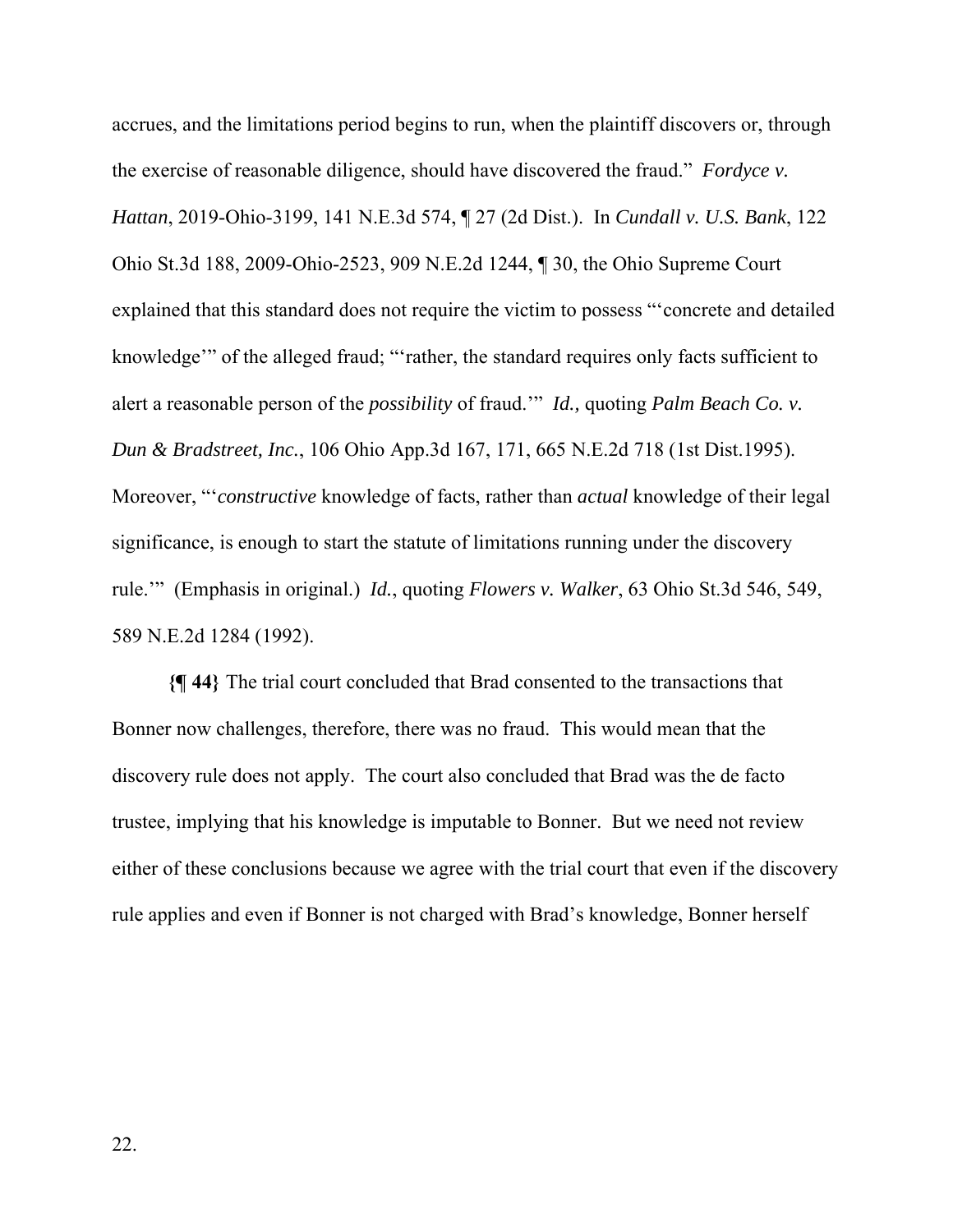knew *or should have known* no later than July 1, 2010, that the LPL account had been transferred out of the Independence Trust.<sup>3</sup>

**{¶ 45}** After listening to the evidence and making credibility determinations, the trial court found that it was "inconceivable" and "simply not plausible" that Bonner was unaware that the transfer of the LPL account occurred. This was in large part based on the fact that (1) the trust lacked the liquidity to pay the Voya premiums, necessitating that they be paid from another source, and (2) Bonner executed revolving credit notes including one on July 1, 2010—and testified at trial that she did so for the purpose of making premium payments on the Voya Policy.

**{¶ 46}** This court has recognized that "[i]nformation sufficient to alert a reasonable person to the possibility of wrongdoing gives rise to a party's duty to inquire into the matter with due diligence. Once sufficient indicia of fraud are shown, a party cannot rely on its unawareness \* \* \* to lull it into a false security to toll the statute." (Citations omitted.) *FirstMerit Bank, N.A. v. Burdine,* 6th Dist. Ottawa No. OT-13-008, 2014-Ohio-1670, ¶ 36, citing *Residential Funding Co., LLC, v. Thorne,* 6th Dist. Lucas No. L-09-1324, 2010-Ohio-4271, ¶ 56.

**{¶ 47}** Here, even if Bonner did not know of the transfer of the LPL account on February 23, 2010—the date she was appointed trustee—she borrowed \$400,000 from Brad on behalf of the Independence Trust on July 1, 2010, and executed a revolving

 $3$  We do note that with respect to the TDC voting stock, Cleves offered a written consent for transfer of shares, executed by Brad. Brad never adequately explained why this consent is not effective.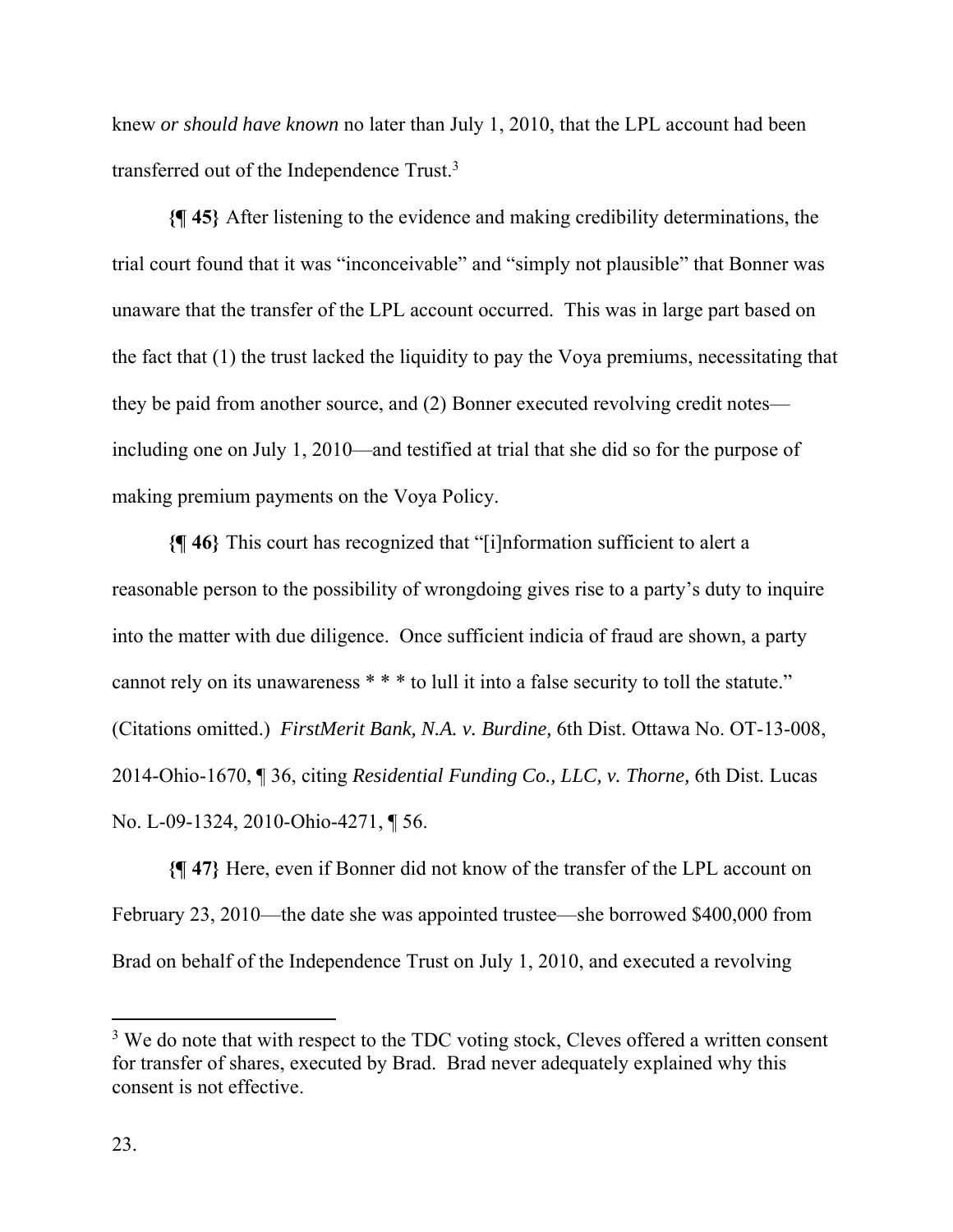credit note. It was incumbent on her as trustee to understand why she needed to borrow this money. Access to this information could have been obtained easily enough given that Brad was receiving the LPL account statements at his home address, it was Brad who was lending the money to the trust, and Brad was directing her every decision respecting the trust—including with respect to the need for the trust to borrow money. All these facts were sufficient to alert Bonner to the possibility of wrongdoing and triggered a duty to inquire into the matter with due diligence. This means that the statute of limitations began running, at the latest, on July 1, 2010—more than four years before Bonner filed her complaint. Accordingly, we find that the trial court did not lose its way when it concluded that Bonner knew or should have known that the LPL account had been transferred out of the Independence Trust, and her claims relating to this transfer were time-barred.

**{¶ 48}** Accordingly, we find Bonner's second assignment of error is not welltaken.

### *2. Res Judicata*

**{¶ 49}** In her third assignment of error, Bonner argues that the trial court erred when it concluded that her claims against Cleves were barred by res judicata. While she acknowledges that the federal decision was a decision on the merits, Bonner argues that res judicata does not bar her claims because (1) the parties in the federal case and the probate case were not the same; (2) the action she brought in the probate court ("deal[ing] with the administration of a trust") could not have been brought in the federal case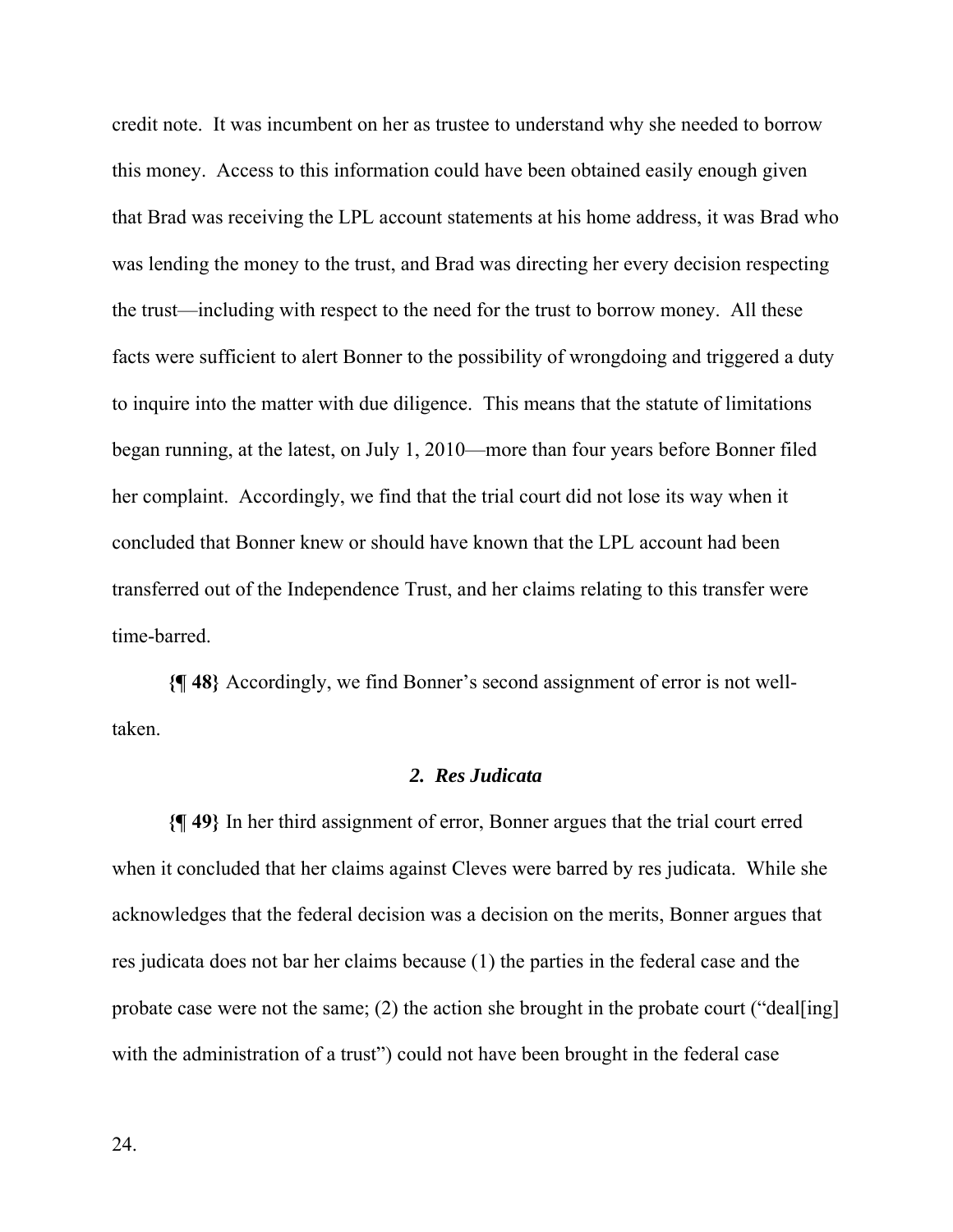("request[ing] the court to declare that Brad was still an owner of The Delp Company"); and (3) the state and federal cases did not arise from the same transaction or occurrence.

**{¶ 50}** Cleves responds that res judicata applies to a second action involving the same parties "or their privies," and Ohio courts take a broad approach in determining privity for res judicata purposes. He argues that there is privity between Bonner and Brad because (1) "a trustee is in privity with the trust and the beneficiaries of the trust for purposes of establishing res judicata"; (2) Brad's control over Bonner and Bonner's reliance on Brad in bringing the action against Cleves demonstrates that Brad and Bonner are "close enough" for res judicata purposes; and (3) Brad and Bonner share a mutuality of interest and identity of desired result as it concerns the TDC voting stock.

**{¶ 51}** Cleves insists that Bonner's claims could have been brought in federal court because they were not "premised upon the administration of a trust." Rather, he argues, Bonner brought claims against him as a third-party to the Independence Trust, and both Brad and Bonner alleged the wrongful removal of the TDC voting stock from the Independence Trust.

**{¶ 52}** Finally, Cleves contends that "transaction" or "occurrence" is interpreted broadly for res judicata purposes. He maintains that Bonner here seeks the same relief that Brad sought in the federal suit—the return to the Independence Trust of the TDC voting stock and related proceeds. He insists that the witnesses and evidence would have been the same in both actions. Cleves claims that to allow Bonner to procure the same relief sought by Brad in the federal suit would circumvent the sanction handed down by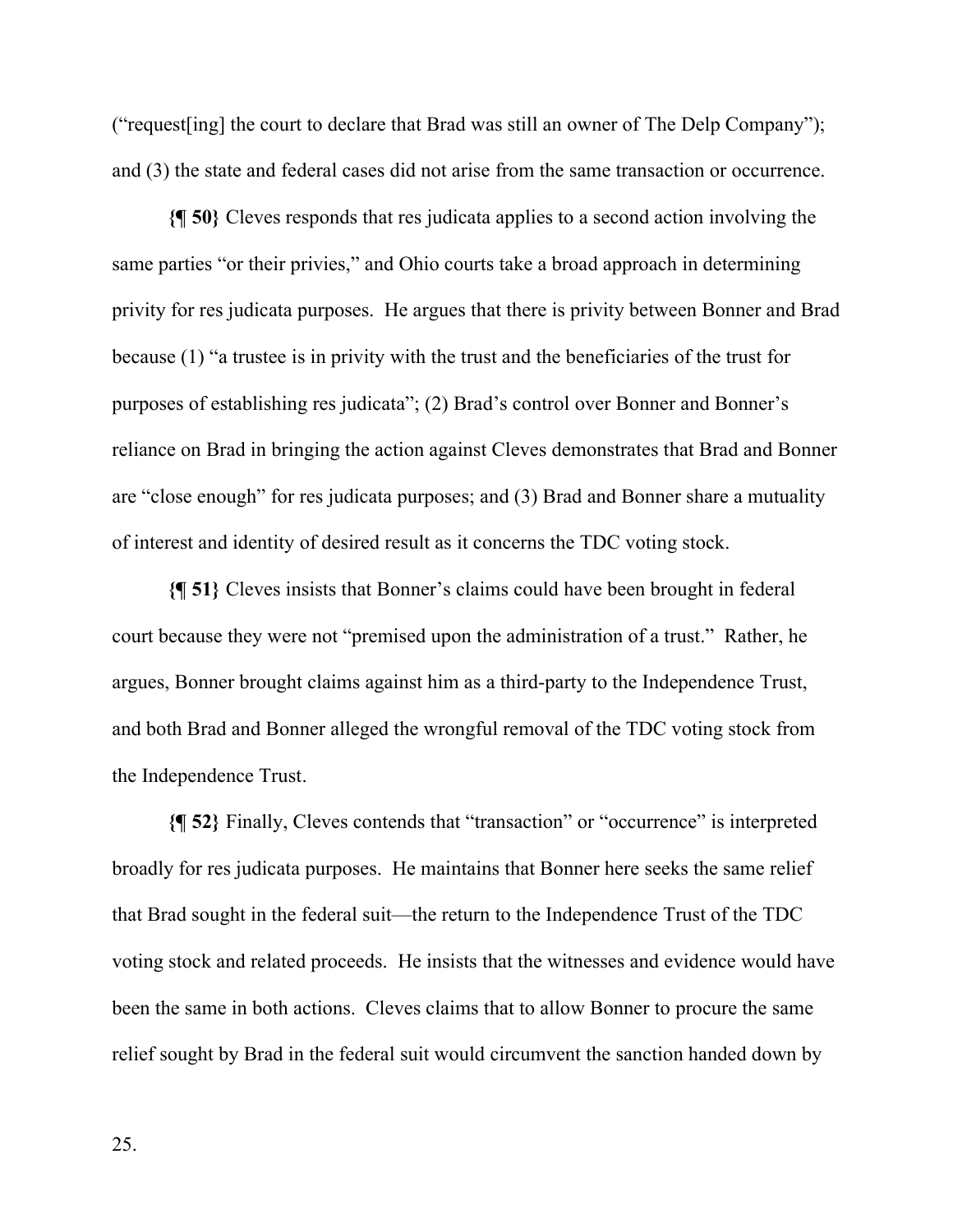the trial judge in *Bradley J. Delp Revocable Tr.,* N.D.Ohio No. 3:14 CV 591, 2015 WL 9592531.

**{¶ 53}** "Under the doctrine of res judicata, [a] valid, final judgment rendered upon the merits bars all subsequent actions based upon any claim arising out of the transaction or occurrence that was the subject matter of the previous action." (Internal citations and quotations omitted.) *Hughes v. Calabrese*, 95 Ohio St.3d 334, 2002-Ohio-2217, 767 N.E.2d 725, ¶ 12. An action will be barred by res judicata where a court finds the following four factors: "(1) a prior final, valid decision on the merits by a court of competent jurisdiction; (2) a second action involving the same parties, or their privies, as the first; (3) a second action raising claims that were or could have been litigated in the first action; and (4) a second action arising out of the transaction or occurrence that was the subject matter of the previous action." (Citations omitted.) *Portage Cty. Bd. of Commrs. v. Akron*, 109 Ohio St.3d 106, 2006-Ohio-954, 846 N.E.2d 478, ¶ 84.

**{¶ 54}** Bonner does not dispute that the federal decision is a final, valid decision on the merits by a court of competent jurisdiction. Rather, she disputes the second, third, and fourth factors. We discuss each of these factors below.

# *a. The Same Parties*

**{¶ 55}** To invoke the doctrine of res judicata, "one of the requirements is that the parties to the subsequent action must be identical to or in privity with those in the former action." *Kirkhart v. Keiper*, 101 Ohio St.3d 377, 2004-Ohio-1496, 805 N.E.2d 1089, ¶ 8, citing *Johnson's Island, Inc. v. Danbury Twp. Bd. of Trustees*, 69 Ohio St.2d 241, 243,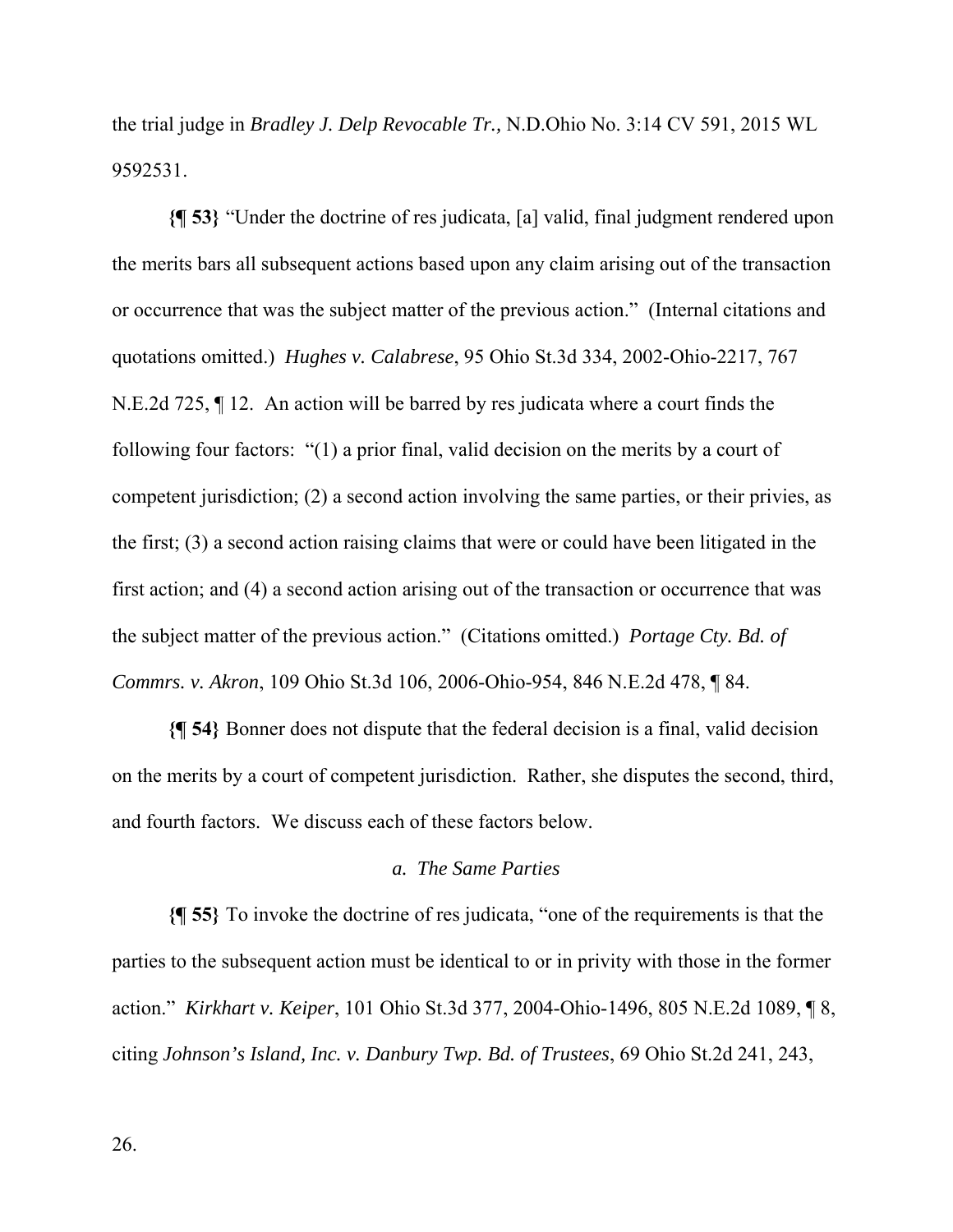431 N.E.2d 672 (1982). What constitutes privity is "somewhat amorphous," however Ohio courts apply a broad definition in determining whether the relationship between the parties is close enough to invoke the doctrine. *Kirkhart* at ¶ 8; *Brown v. Dayton*, 89 Ohio St.3d 245, 248, 730 N.E.2d 958 (2000). "'[A] mutuality of interest, including an identity of desired result,' may create privity." *Id.*

**{¶ 56}** Here, the mutuality of interest and identity of desired result are clear. Bonner filed the present action at Brad's direction. She did not investigate the claims on her own and was not even sure why she was suing. She filed suit at Brad's insistence and deferred to him entirely. What's more, Bonner is trustee of the Independence Trust and Brad is one of its beneficiaries. Ohio courts have recognized that "[a] trustee is in privity with the trust and the beneficiaries of the trust for purposes of establishing res judicata." *Jarvis v. Wells Fargo Bank*, 7th Dist. Columbiana No. 09 CO 6, 2010-Ohio-3283, ¶ 35, citing *Forney v. Climbing Higher Enterprises, Inc.,* 158 Ohio App.3d 338, 2004-Ohio-4444, 815 N.E.2d 722, ¶ 21-22 (9th Dist.).

**{¶ 57}** Bonner maintains that "it is illogical to assert that privity applies to a trustee in actions taken by individual beneficiaries who owe no duty to the trustee or other beneficiaries." Perhaps in some cases, her argument would have merit and privity would not be found. But here, Bonner conceded that Brad has made all the decisions relating to the trust and has directed all of her activity, including the decision to file the present lawsuit. Certainly, under the circumstances of *this* case, Bonner and Brad are in privity.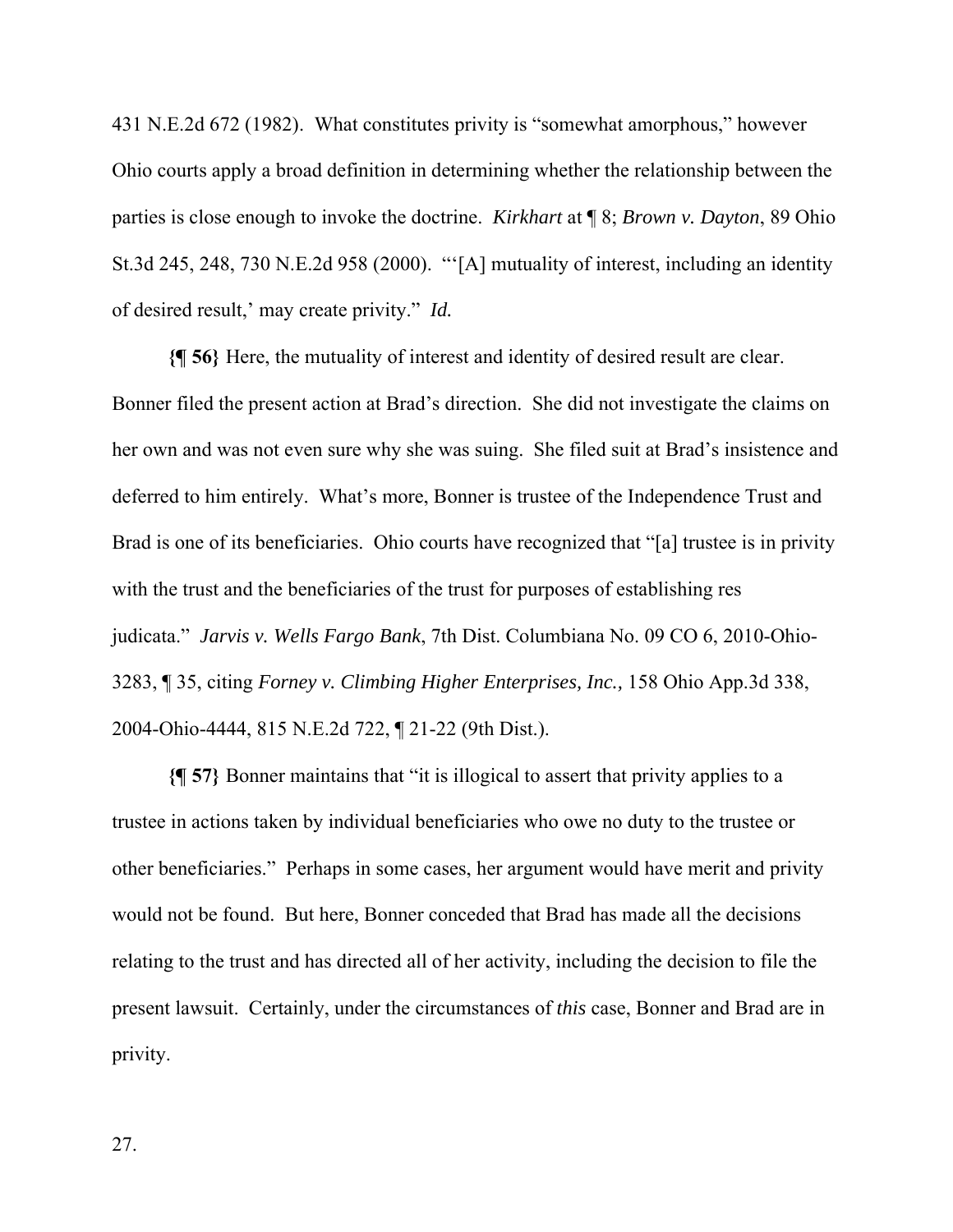**{¶ 58}** We, therefore, find that the second action here involved the same parties as the federal case for purposes of establishing res judicata.

## *b. Claims Were or Could Have Been Litigated in the First Action*

**{¶ 59}** Bonner argues that her claims could not have been brought in federal court because they concern the administration of a trust. She claims that state court was the only venue to bring her claims.

**{¶ 60}** Cleves insists that Bonner's claims against him were not premised on the administration of a trust—they were basic claims for breach of fiduciary duty, fraud, promissory estoppel, conversion, and conspiracy. He maintains that both actions were premised on the allegedly unlawful removal of the TDC voting stock from the Independence Trust, and he emphasizes that Brad *did* assert claims for breach of fiduciary duty and equitable relief in that action and could have asserted the additional claims that Bonner asserted here.

**{¶ 61}** Brad alleged in the federal complaint that Cleves and others "caused the assets of the Delp Independent Trust, including The Delp Company shares, to be conveyed to Cleves R. Delp, his trust, and/or one or more other defendants." Count Three of his complaint—captioned "Equitable Relief"—alleged that "equity requires the Court to decree that \* \* \* the 2% of The Delp Company shares formerly held by the Delp Independence Trust must be returned to said trust \* \* \*." In his prayer for relief, Brad sought, inter alia, "the restoration of the assets of The Delp Independence Trust to said trust."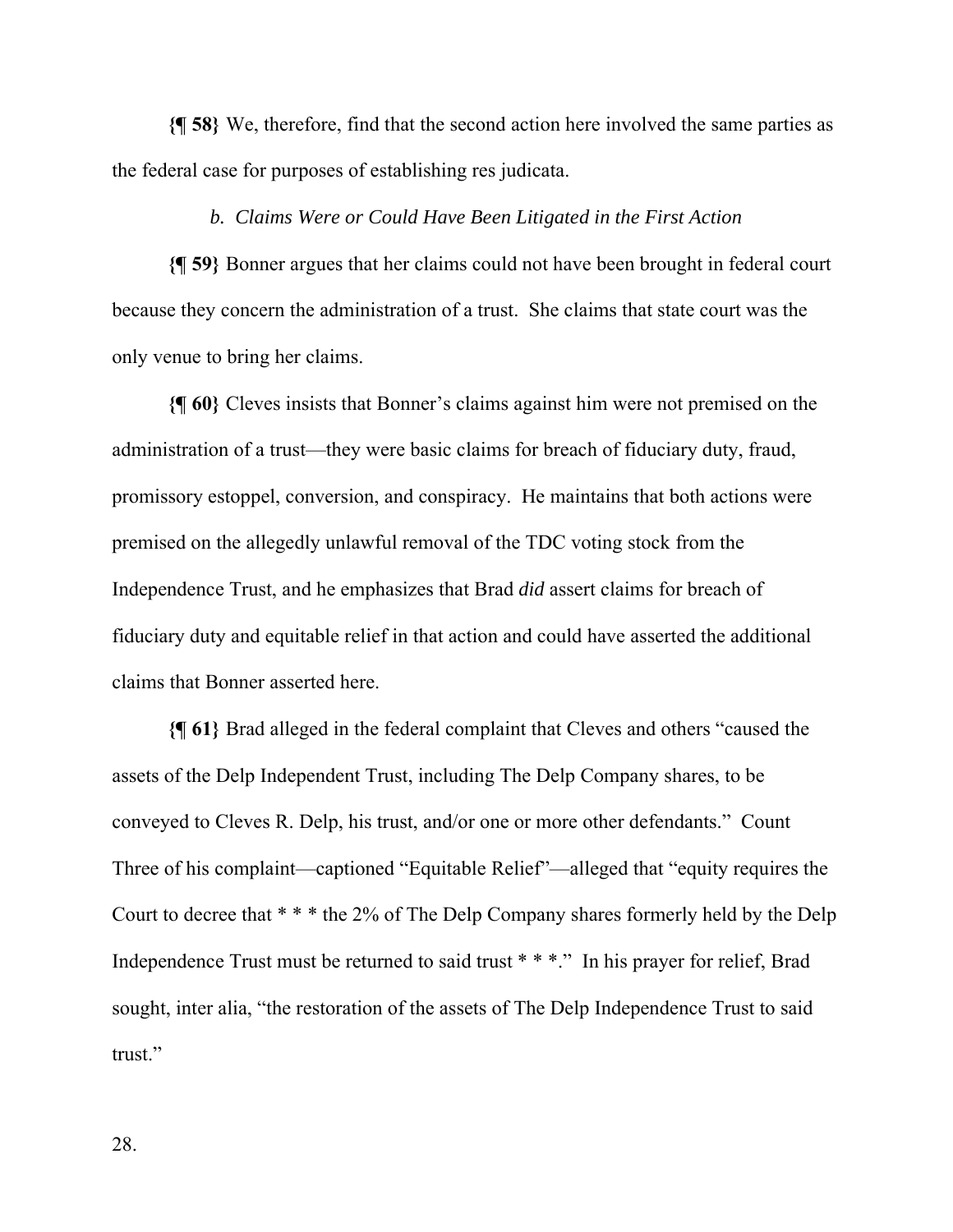**{¶ 62}** Bonner cites R.C. 5815.28 for her position that state court was the only venue where she could pursue her claims relating to the transfer of the TDC voting stock. In fact, R.C. 5815.28 addresses trusts for supplemental services for disabled individuals. Presumably, Bonner cited this statute in error. Aside from this mistaken reference, Bonner cites no other authority precluding federal-court jurisdiction over the various claims asserted against Cleves in the present action.

**{¶ 63}** Given the trial court's findings that Spinazze was responsible for administering the trust, and TDC—not Cleves—was the trust advisor, the Ohio Trust Code is inapplicable to the claims Bonner asserted against Cleves relating to the transfer of the TDC stock. Bonner has cited no applicable authority that would have precluded Brad from asserting additional claims against Cleves in federal court.

**{¶ 64}** We, therefore, find that Bonner's claims against Cleves could have been litigated in the first action.

# *c. Arising from the Same Transaction or Occurrence*

**{¶ 65}** Bonner argues that the present case and the federal case do not involve the same transaction or occurrence. She claims that in the federal action, Brad asked the court to declare that he remained an owner of TDC, whereas the present case involves the administration of a trust. Cleves responds that the federal lawsuit was much more expansive than a mere declaratory judgment action. He maintains that Brad sought the same relief that Bonner seeks here—return of the voting stock to the Independence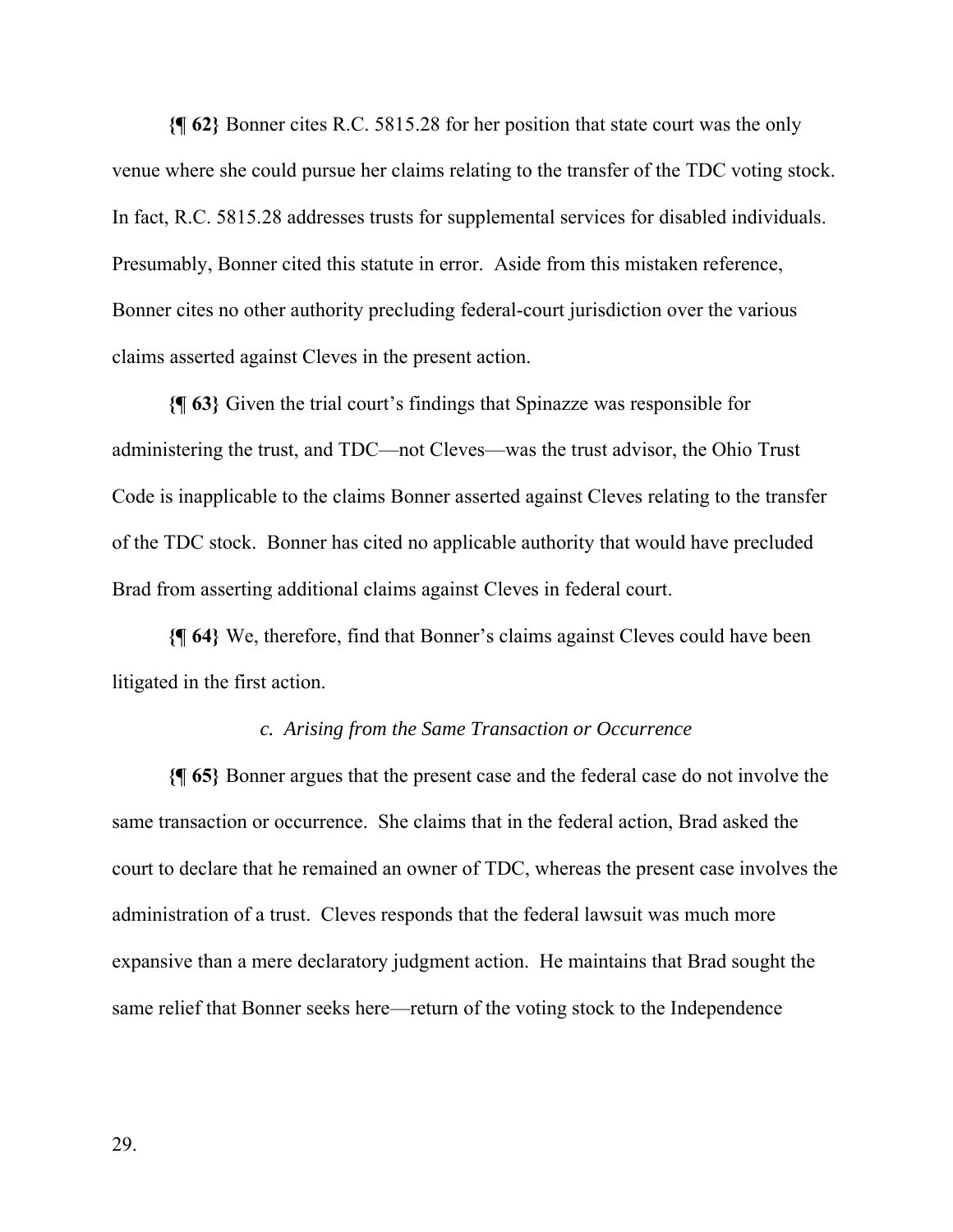Trust—and if the federal action had not been dismissed with prejudice, the witnesses and evidence would have been identical.

**{¶ 66}** In *Highfield v. Pietrykowski*, 6th Dist. Ottawa No. OT-16-008, 2016-Ohio-5695, ¶ 15, we held that res judicata barred appellant's second suit where both lawsuits arose out of the same transaction—"the accounting services that appellant provided by preparing tax returns for appellees, and the compensation that appellees allegedly owed appellant for his services." We concluded that "[t]he only difference between appellant's first and second complaints was the theory upon which he claimed he was entitled to relief." *Id.* 

**{¶ 67}** Here, both this suit and the federal suit challenge the same transaction—the transfer of the TDC voting stock from the Independence Trust to Cleves's trust. Both suits sought to have the voting stock returned to the Independence Trust. And both suits would have utilized the same evidence and witnesses. While the specific claims against Cleves may not have been identical in both suits, the same relief was requested in both cases. We find that the present case and the federal case arose out of the same transaction or occurrence and Bonner's claims against Cleves relating to the transfer of the voting stock are barred by the doctrine of res judicata.

**{¶ 68}** We find Bonner's third assignment of error is not well-taken.

## **B. The April 25, 2016 Judgment**

**{¶ 69}** In its April 25, 2016 judgment, the trial court concluded that Bonner's claims against Spinazze arose under Ohio's Trust Code and are barred by the limitations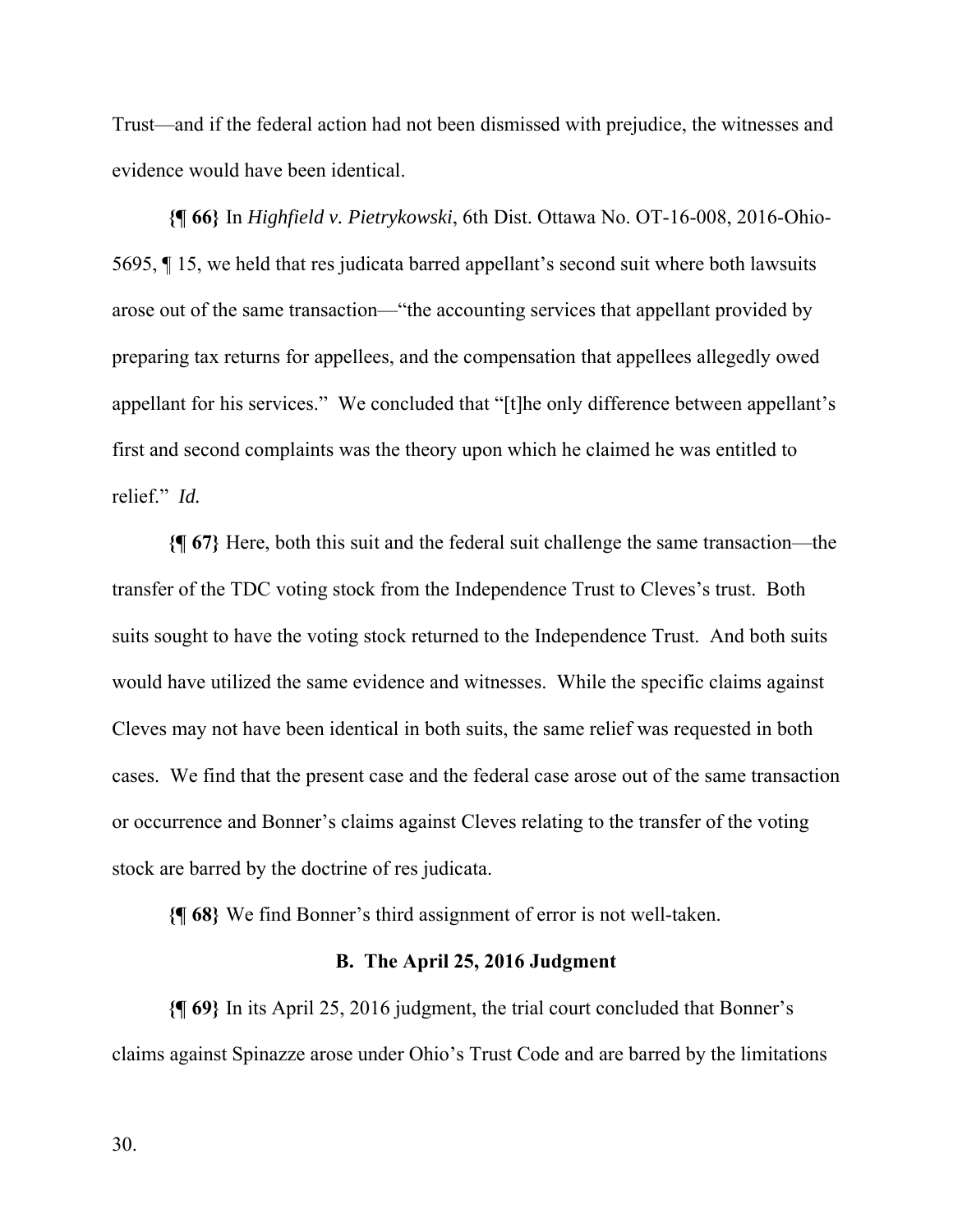period set forth in R.C. 5810.05(C)(1), which provides, in relevant part, that a judicial proceeding by a beneficiary against a trustee for breach of trust must be commenced within four years "after \* \* \* the removal, resignation, or death of the trustee \* \* \*." The trial court concluded that Bonner's claims are time barred under R.C. 5810.05(C)(1) because they were filed more than four years after Spinazze resigned as trustee on February 22, 2010.

**{¶ 70}** In her first assignment of error, Bonner argues that summary judgment in favor of Spinazze under R.C.  $5810.05(C)(1)$  could be granted only if Spinazze actually resigned as trustee *and* ceased all trust-related activity in February of 2010. Bonner argues that there are questions of fact regarding whether Spinazze ceased acting as trustee as of February 22, 2010. Bonner also argues that Spinazze failed to deliver all of the trust property to her in 2010—which, according to Bonner, means that Spinazze continued to have the "duties" and "powers" of a trustee beyond his resignation date under R.C. 5807.07(A), so the four-year period of R.C. 5810.05(C)(1) should not have been triggered as of that date. We will address both arguments in turn.

**{¶ 71}** First, Bonner maintains that there are factual disputes concerning whether Spinazze ceased acting as trustee on February 22, 2010, as he has asserted. Specifically, she claims that on July 23, 2010, Spinazze purported to hand-deliver a letter to Brad explaining that while the Independence Trust called for the equal division of assets upon Evelyn's death, the decision had been made not to split the trust. (Bonner insists that this letter was not received by Brad until February of 2011, Bonner was not copied on it, and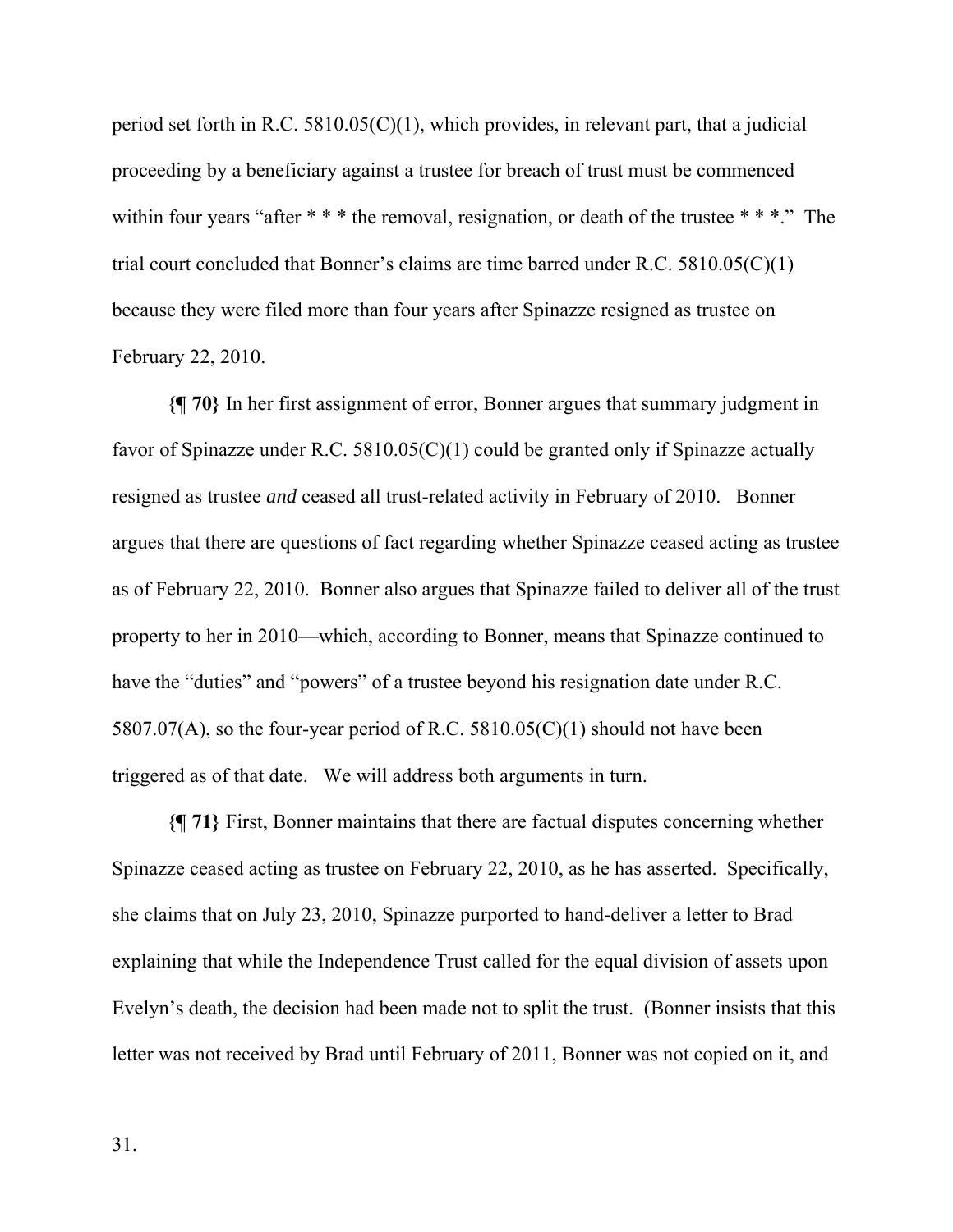the letter was back-dated.) Bonner also claims that Spinazze, on August 23, 2010, emailed Cleves and Brad a division of trust memorandum arranging for the trust to be evenly divided.

**{¶ 72}** In response, Spinazze argues that he affirmatively proved that he resigned as trustee effective February 22, 2010, and Bonner conceded as much in her amended complaint. He denies that the emails referenced by Bonner are evidence of his continued administration of the trust, but he contends that even if they are, they do not constitute evidence that he continued to act as trustee into February of 2011—which would be necessary to show that Bonner's complaint, filed in February of 2015, was within the applicable four-year statute of limitations.

**{¶ 73}** The trial court observed that Bonner admitted in her answer to Spinazze's amended counterclaim that she was appointed trustee on or about February 22, 2010. Because there was no allegation that Spinazze and Bonner had at any time served as cotrustees, the trial court concluded that Spinazze lacked authority to act as trustee after February 22, 2010. Upon de novo review, we agree with the trial court's conclusions. There is no question that Spinazze did, in fact, resign as trustee as of February 22, 2010, and the evidence submitted by Bonner does not create a genuine dispute of material fact on that issue.

**{¶ 74}** But Bonner also argues that—despite Spinazze's resignation as trustee—he failed to deliver the trust property to her, did not provide an accounting, did not tell her about the transfers, and failed to communicate with her at all in 2010. She relies upon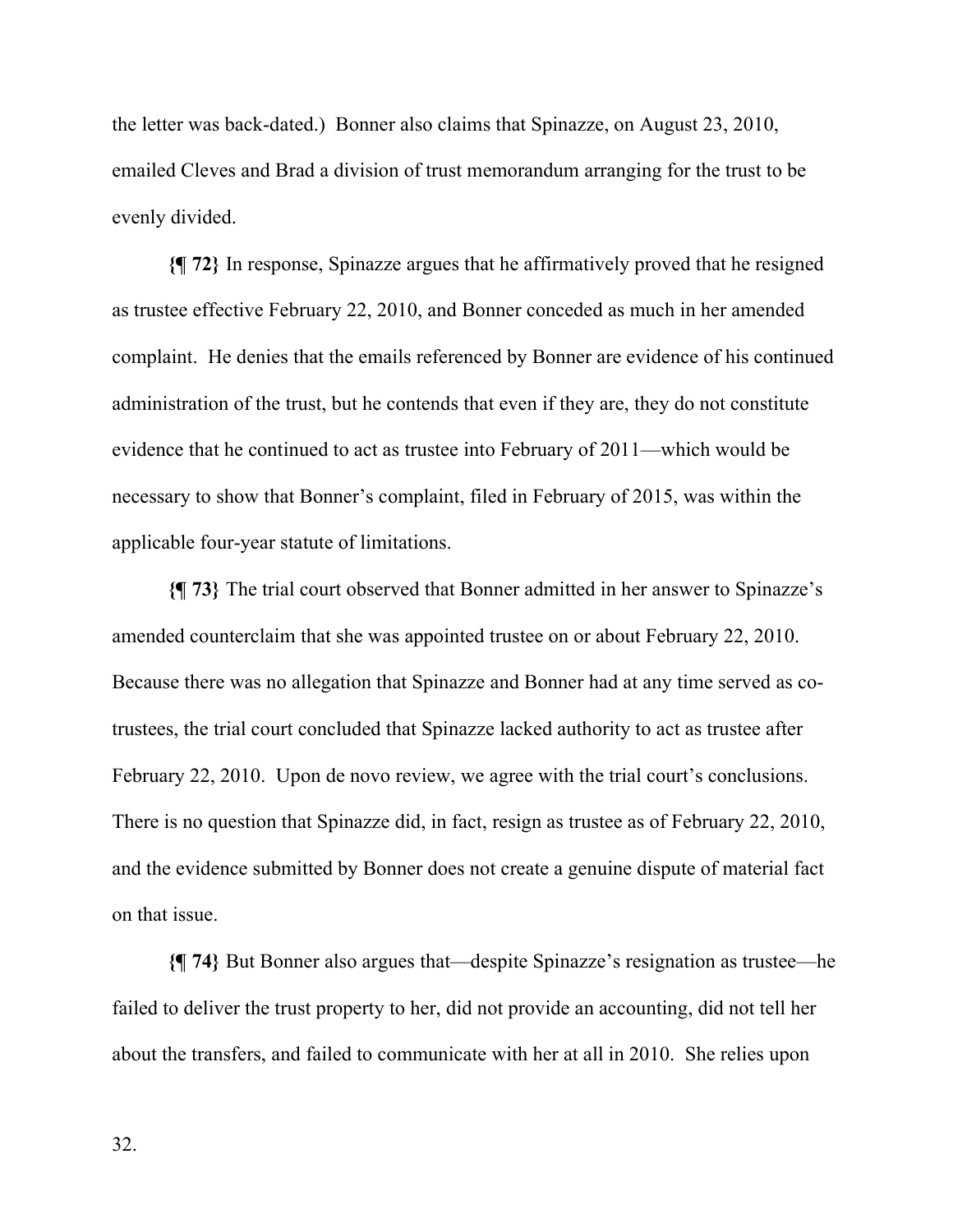R.C. 5807.07(A)—which provides that "[u]nless a cotrustee remains in office or the court otherwise orders, *and until the trust property is delivered to a successor trustee* or other person entitled to it, a trustee who has resigned or been removed has the duties of a trustee and the powers necessary to protect the trust property" (emphasis added)—to argue that her claims are timely because Spinazze continued to have the duties and powers of trustee beyond February 22, 2010.

**{¶ 75}** In the trial court, Spinazze did not specifically address Bonner's allegation that he "did not deliver the Trust property" in 2010. Rather, he argued (and the trial court found) that the applicable four-year statute of limitations under R.C. 5810.05(C) was triggered by his resignation. Neither the trial court nor Spinazze specifically addressed Bonner's claim that Spinazze continued to serve as trustee under R.C. 5807.07(A) because he failed to deliver the trust property to her. And, on appeal, Spinazze does not specifically respond to Bonner's argument relating to his supposed failure to deliver "trust property."

**{¶ 76}** But Bonner cites no authority indicating that R.C. 5807.07(A) affects a trustee's resignation date for purposes of commencing the limitations period under R.C.  $5810.05(C)(1)$ . On its face, R.C.  $5810.05(C)$  states that an action by a beneficiary against a trustee "*must* be commenced within four years" after the first of several events to occur—one of which is the "removal, resignation, or death of the trustee" (emphasis added). There is no exception for instances in which, under R.C. 5807.07(A), a trustee

33.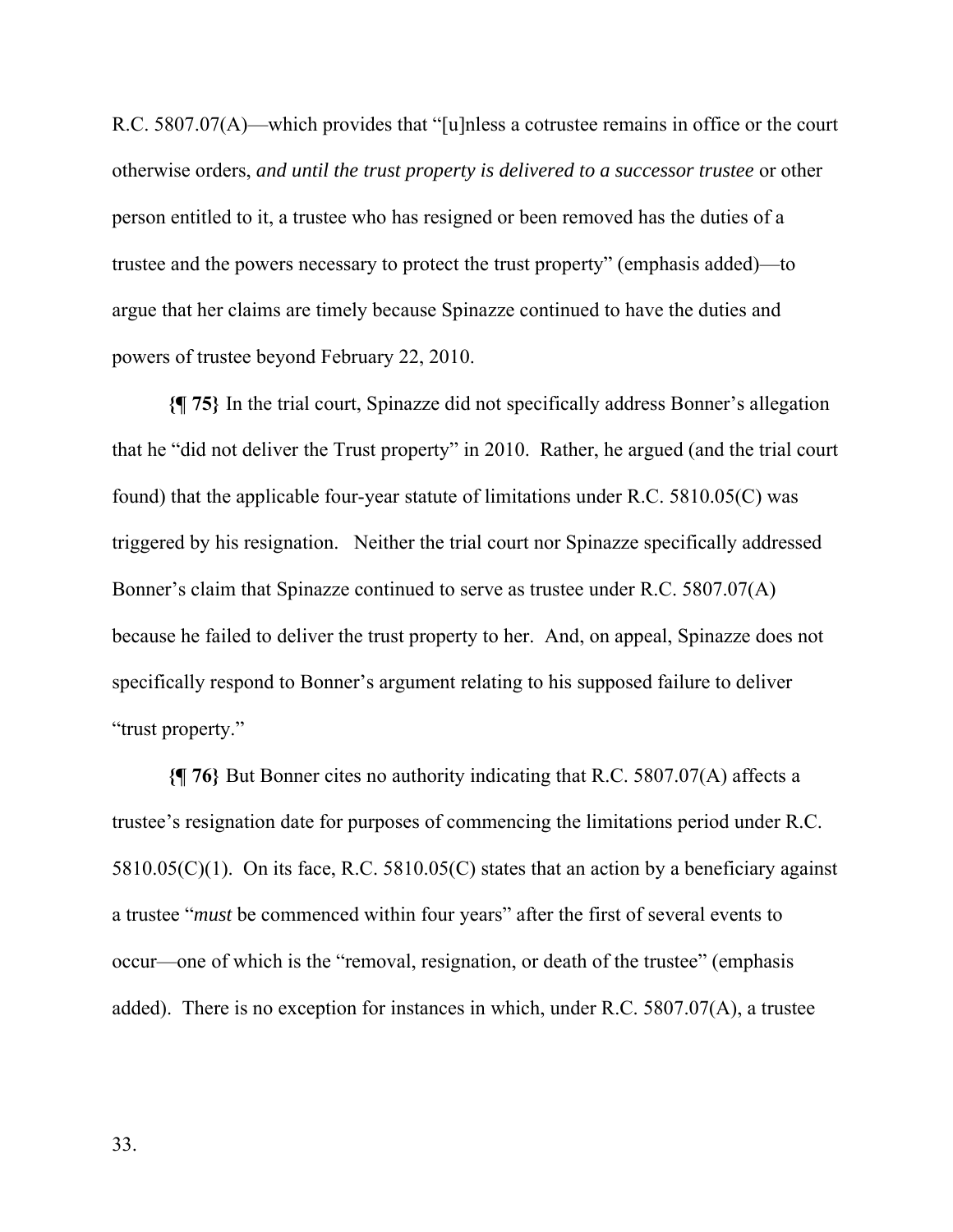"has resigned or been removed" *but* nonetheless retains the "powers" and "duties" of a trustee because the trust property has not been delivered.

**{¶ 77}** Regardless, even if we assume that R.C. 5807.07(A) creates an exception to the explicit pronouncement of R.C.  $5810.05(C)(1)$  that an action "must be commenced within four years" after the "removal, resignation, or death of the trustee," we must still affirm the trial court's grant of summary judgment.

**{¶ 78}** In response to Spinazze's motion for summary judgment, Bonner submitted an affidavit in which she stated that "[s]ometime in the fall of 2011, [she] became the successor trustee of the Independence Trust," "Spinazze did not deliver the Trust property to [her] in 2010," and "[she] did not sign any documentation in 2010 regarding the Independence Trust, including an acceptance of trusteeship."4 In addition, Bonner submitted an affidavit from Brad, in which he averred that he was "not aware of any actions [Bonner] took as trustee before the fall of 2011."

**{¶ 79}** At trial on Bonner's claims against Cleves, these averments were proven to be false. Contrary to Bonner and Brad's representations, evidence admitted at the trial showed that Bonner performed the following trust-related tasks in 2010:

<sup>4</sup> Bonner does not specify what trust property Spinazze failed to deliver. There is nothing in the record to indicate that there was tangible, personal property owned by the trust. The only property the parties reference is the TDC voting stock and the LPL account (which Bonner claimed had been transferred *out* of the trust) and the Voya policy. Accordingly, when Bonner claims that Spinazze did not transfer the trust property to her, she must mean that Spinazze failed to deliver the means of obtaining access to policies and accounts.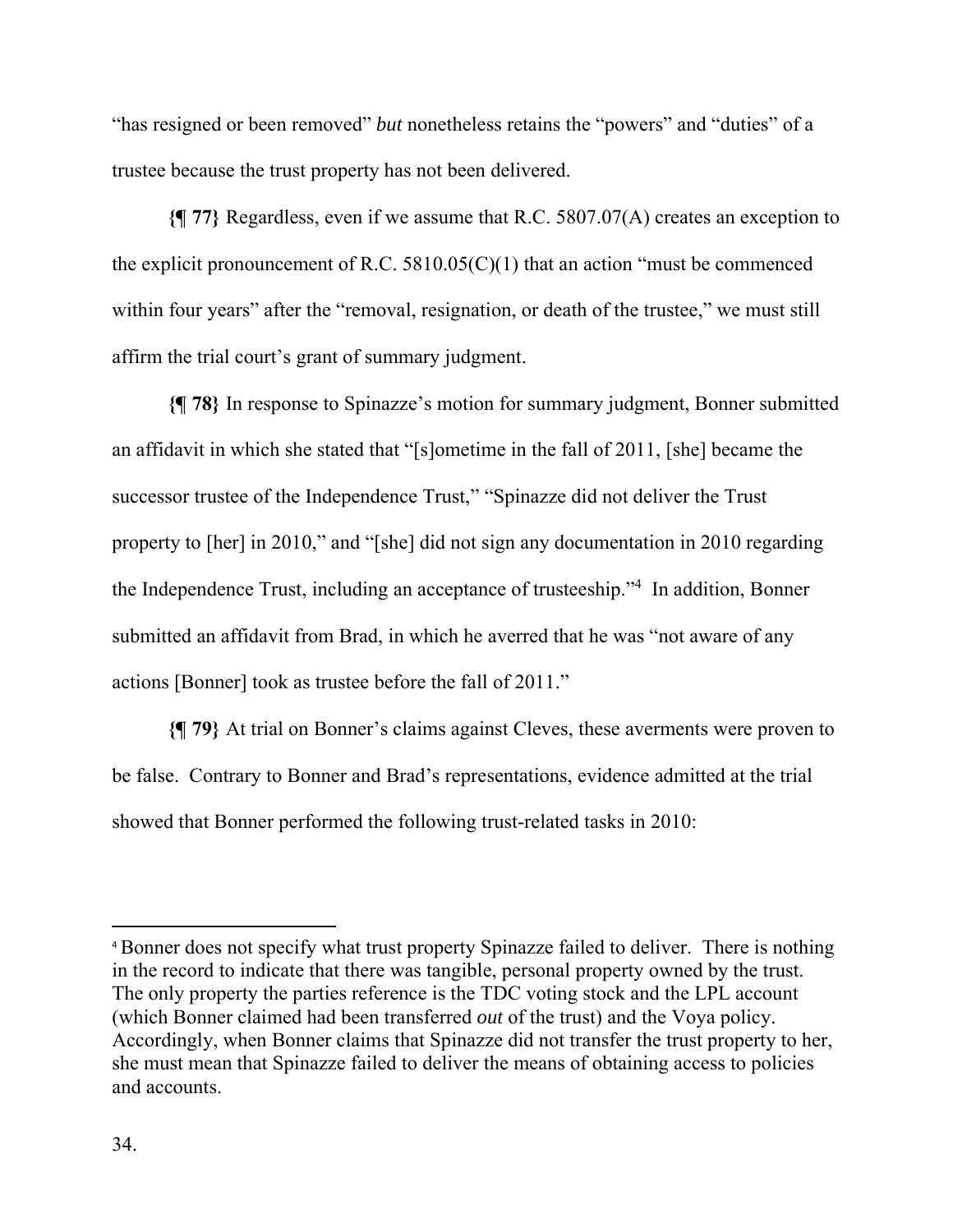• Bonner signed an acceptance of the trusteeship dated January 23, 2010;

 Change-of-trustee paperwork was submitted to Voya on May 4, 2010, identifying Bonner as the trustee, and Bonner's signed acceptance of trusteeship was attached to this paperwork;

• Bonner signed paperwork as trustee for the Independence Trust, opening an account with Charles Schwab on May 6, 2010; and

• Bonner executed a promissory note on July 1, 2010, as trustee for the Independence Trust, and borrowed \$400,000 from Brad, which was then used to make premium payments on the Voya policy.

**{¶ 80}** This evidence was not before the trial court when it granted Spinazze's motion for summary judgment. Generally, when reviewing a ruling on a summaryjudgment motion, an appellate court must restrict its consideration to the evidentiary materials that were properly before the court when it ruled on the motion. *Guernsey Bank v. Milano Sports Ents. L.L.C.,* 177 Ohio App.3d 314, 2008-Ohio-2420, 894 N.E.2d 715, ¶ 30 (10th Dist.). However, our de novo review of a summary-judgment motion permits us to affirm a trial court judgment even if we find that the trial court reached the correct conclusion albeit for different reasons. *Singer v. Fairborn*, 73 Ohio App.3d 809, 814, 598 N.E.2d 806 (2d Dist.1991). Moreover, our ultimate responsibility as an intermediate appellate court is to correct errors. We do not believe that we are required to ignore evidence—evidence admitted within the same proceedings that proves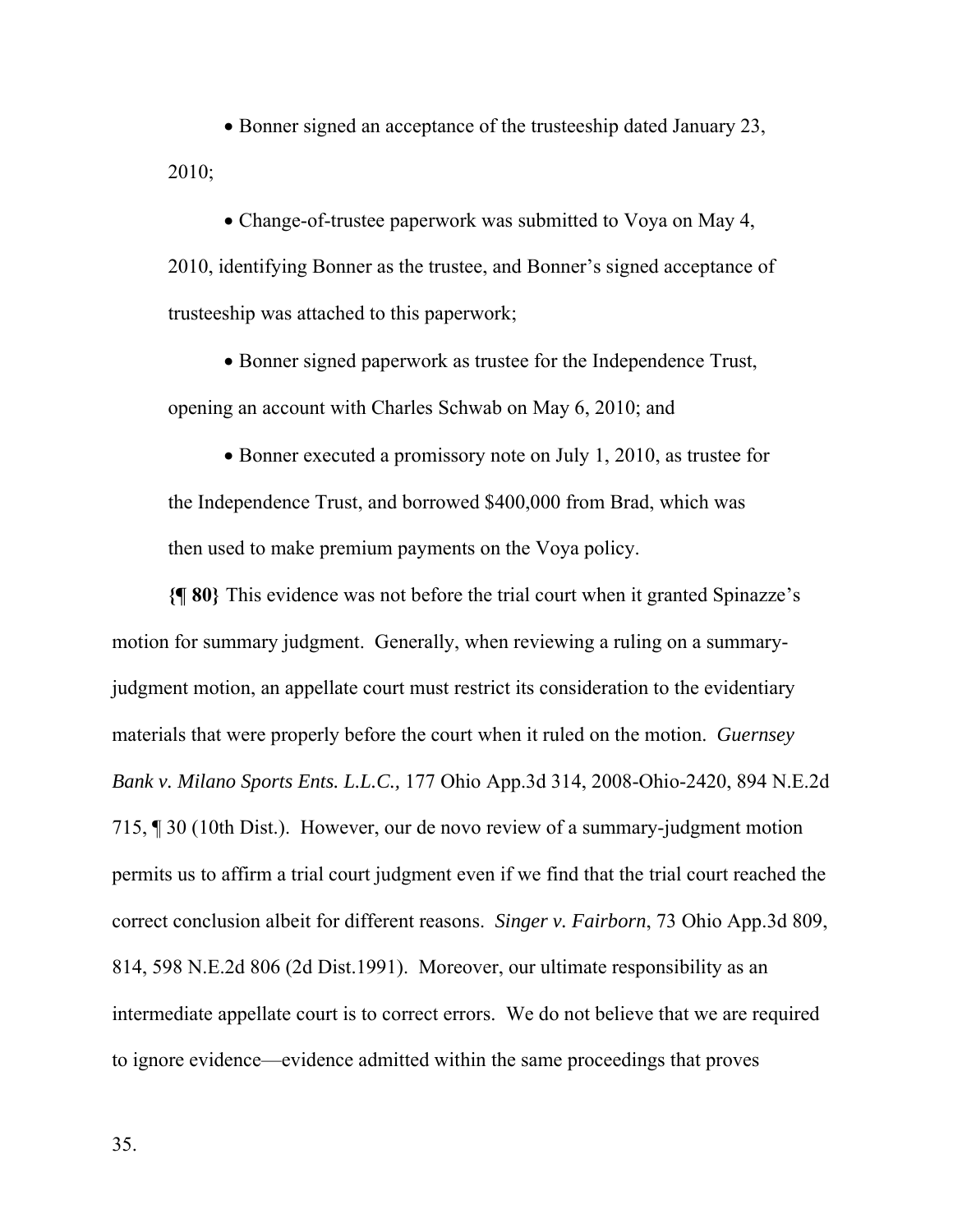summary-judgment evidence to be false—merely because it became part of the record after the summary-judgment decision. Substantial justice would not be served if we were to ignore the evidence presented at trial that demonstrated the falsity of crucial averments in Bonner's affidavits.

**{¶ 81}** In *Continental Ins. Co. v. Whittington*, 71 Ohio St.3d 150, 642 N.E.2d 615 (1994), syllabus, the Ohio Supreme Court held that "[a]ny error by a trial court in denying a motion for summary judgment is rendered moot or harmless if a subsequent trial on the same issues raised in the motion demonstrates that there were genuine issues of material fact supporting a judgment in favor of the party against whom the motion was made." The situation here presents the opposite issue—the evidence admitted at trial demonstrated that there were *not* genuine issues of material fact precluding summaryjudgment. Nevertheless, we see no reason why the principal enunciated in *Whittington*  would not apply here.

**{¶ 82}** In *Whittington,* an employee ("driver-employee") was involved in a singlevehicle accident while driving his employer's vehicle for his own personal use. The employer's insurance policy would provide coverage if the driver-employee was using the vehicle with his employer's permission. The insurer filed a declaratory judgment action seeking a declaration that it owed no duty to defend or indemnify because the driver-employee did not have his employer's permission to use the vehicle for personal use.

36.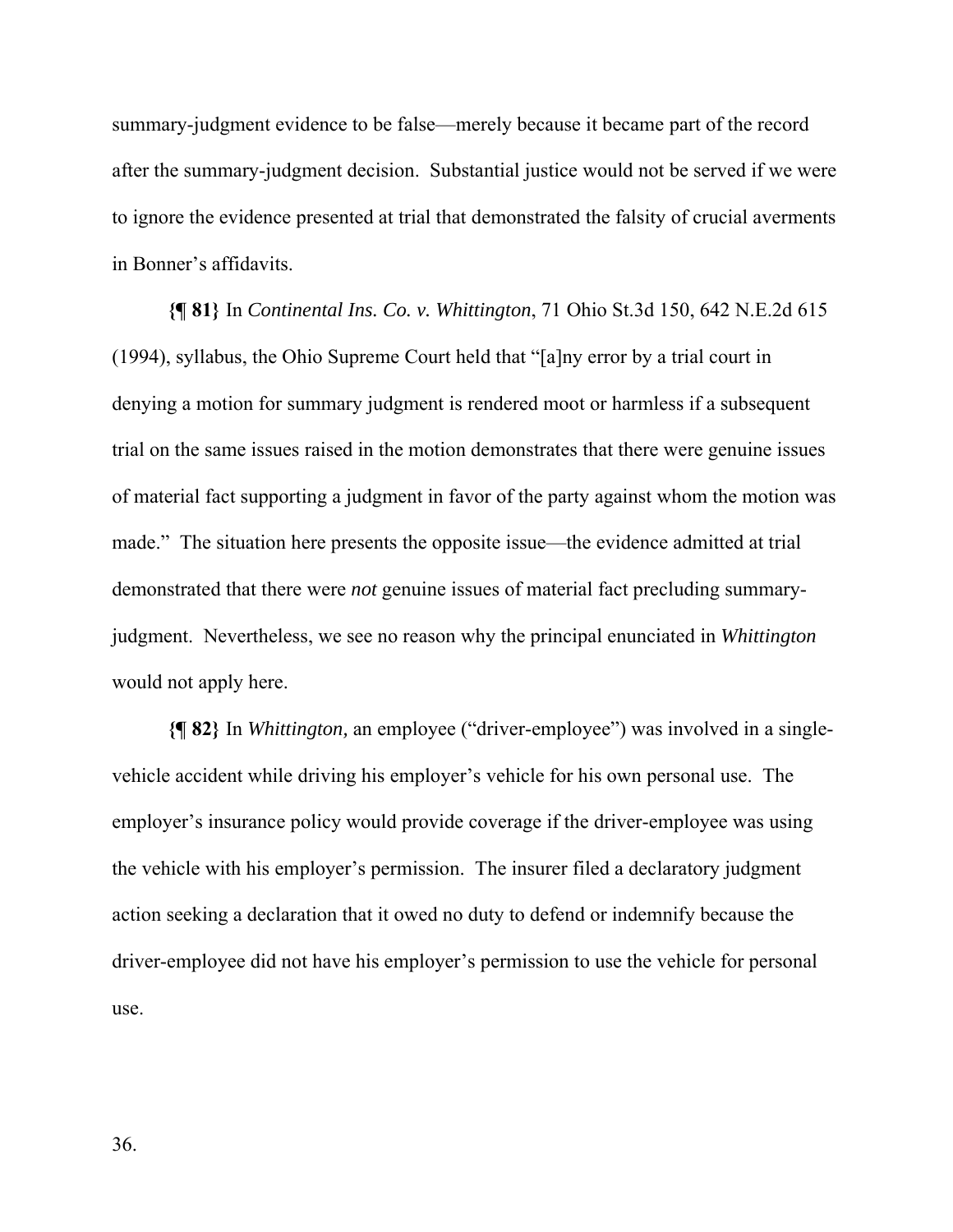**{¶ 83}** During discovery, the employer produced no written policy prohibiting personal use of company vehicles, but he testified that he gave the driver-employee express permission to use the company vehicle to drive several employees home from work, take the vehicle home and park it in front of his house overnight, and pick up the employees the next morning to bring them to work. The driver-employee drove the employees to their homes, drove home, and parked the vehicle, but later—contrary to his employer's instructions—he drove it to a friend's house, then took the vehicle out with a number of passengers, including two other men who had worked for the company ("passenger-employees"). This was when the accident occurred.

**{¶ 84}** The driver-employee admitted at his deposition that his personal use of the van at the time of the accident exceeded the scope of the permission that had been granted to him. He testified that company vehicles were ordinarily not permitted to be used by employees for personal pursuits. But the passenger-employees (who presumably sought to recover under the insurance policy) testified that employees regularly used company vehicles for personal purposes.

**{¶ 85}** The insurer moved for summary judgment, arguing that the driveremployee had admittedly exceeded the scope of permission granted to him to use the vehicle. The passenger-employees opposed the motion, urging that there were questions of fact concerning whether the driver-employee had *implied* permission to use the vehicle for personal purposes at the time of the accident.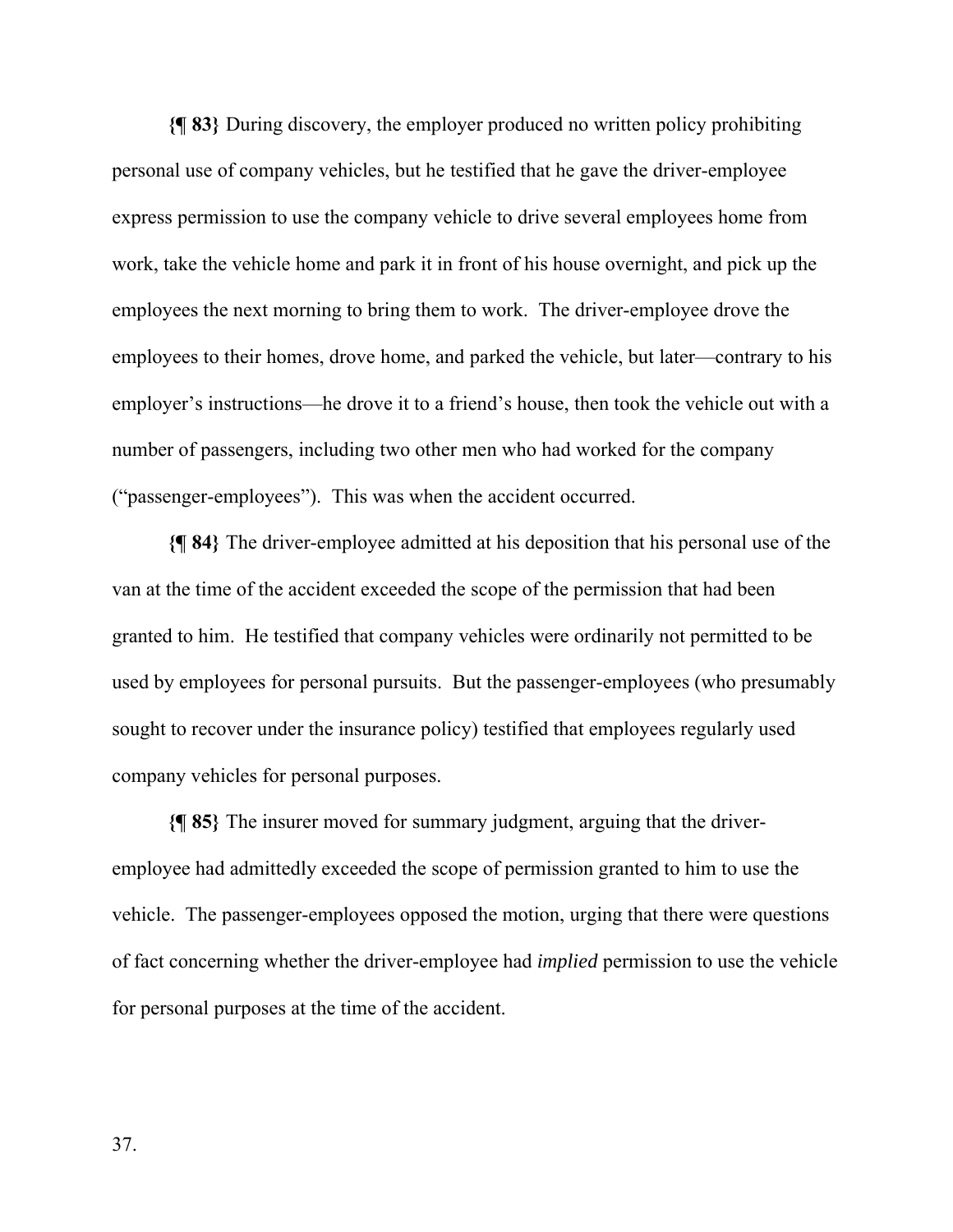**{¶ 86}** The trial court denied the insurer's motion for summary judgment, and found that there were genuine issues of material fact to be determined regarding the scope of the permitted use of the vehicle. The matter proceeded to a jury trial.

**{¶ 87}** At trial, the driver-employee testified that he had lied at his deposition when he claimed that the employer had not authorized personal use of company vehicles. To the contrary, he testified that company vehicles were, as a matter of custom and practice, frequently used by employees for personal purposes, and he relied on this custom and practice when he used the vehicle for personal reasons on the night of the accident. He claimed that he had lied at his deposition because he was afraid of losing his job.

**{¶ 88}** The jury ultimately concluded that the driver-employee did not have express permission to use the company vehicle for personal purposes, but did have implied permission to do so. The trial court entered judgment consistent with the jury's findings and held that the driver-employee was an "insured" and coverage for the accident was available. The insurer appealed, and argued among other things, that the trial court erred in denying its motion for summary judgment.

**{¶ 89}** The court of appeals held that "the question whether a trial court errs in granting or denying a motion for summary judgment hinges upon a review of the evidence that was before the trial court at the time the decision was made." *Id.* at 155. "[R]eviewing the record as it existed at the time the trial court denied the motion," the appellate court concluded that the deposition testimony demonstrated that the driver-

38.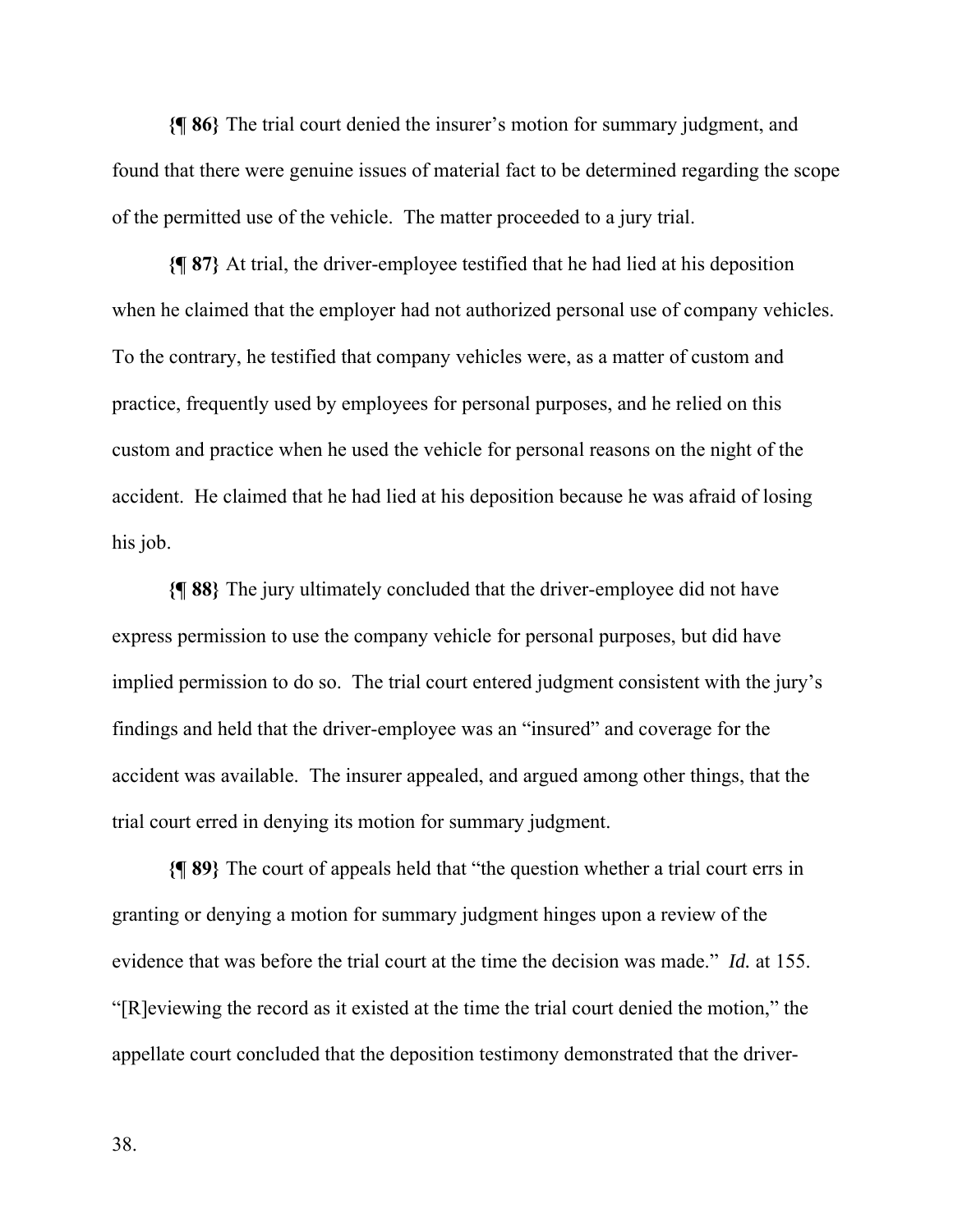employee had no permission, express or implied, to use the vehicle for personal purposes. *Id.* at 154. It reversed the judgment of the trial court and ordered that summary judgment be entered in favor of the insurer.

**{¶ 90}** The Ohio Supreme Court reversed the decision of the court of appeals. It held that "even if the trial court erred in denying [the insurer's] motion for summary judgment, that error did not rise to the level of reversible error." *Id.* at 155. It found that the court of appeals failed to consider Civ.R. 61, which states:

No error in either the admission or the exclusion of evidence and no error or defect in *any* ruling or order or in anything done or omitted by the court or by any of the parties is ground for granting a new trial or for setting aside a verdict or for vacating, modifying or otherwise disturbing a judgment or order, unless refusal to take such action appears to the court inconsistent with substantial justice. The court *at every stage* of the proceeding must disregard *any* error or defect in the proceeding which does not affect the substantial rights of the parties. (Emphasis in original.)

**{¶ 91}** The court found that "substantial justice was done at the trial court level following the trial on the merits" because the trial evidence revealed the existence of genuine issues of material fact. *Id.* It explained:"While the record before the trial court at the time it denied the motion may not have reflected that situation, the facts as we now know them" showed that the insurer was liable to provide coverage. *Id.* at 156. "Any error in the denial of the motion was rendered moot or harmless since a full and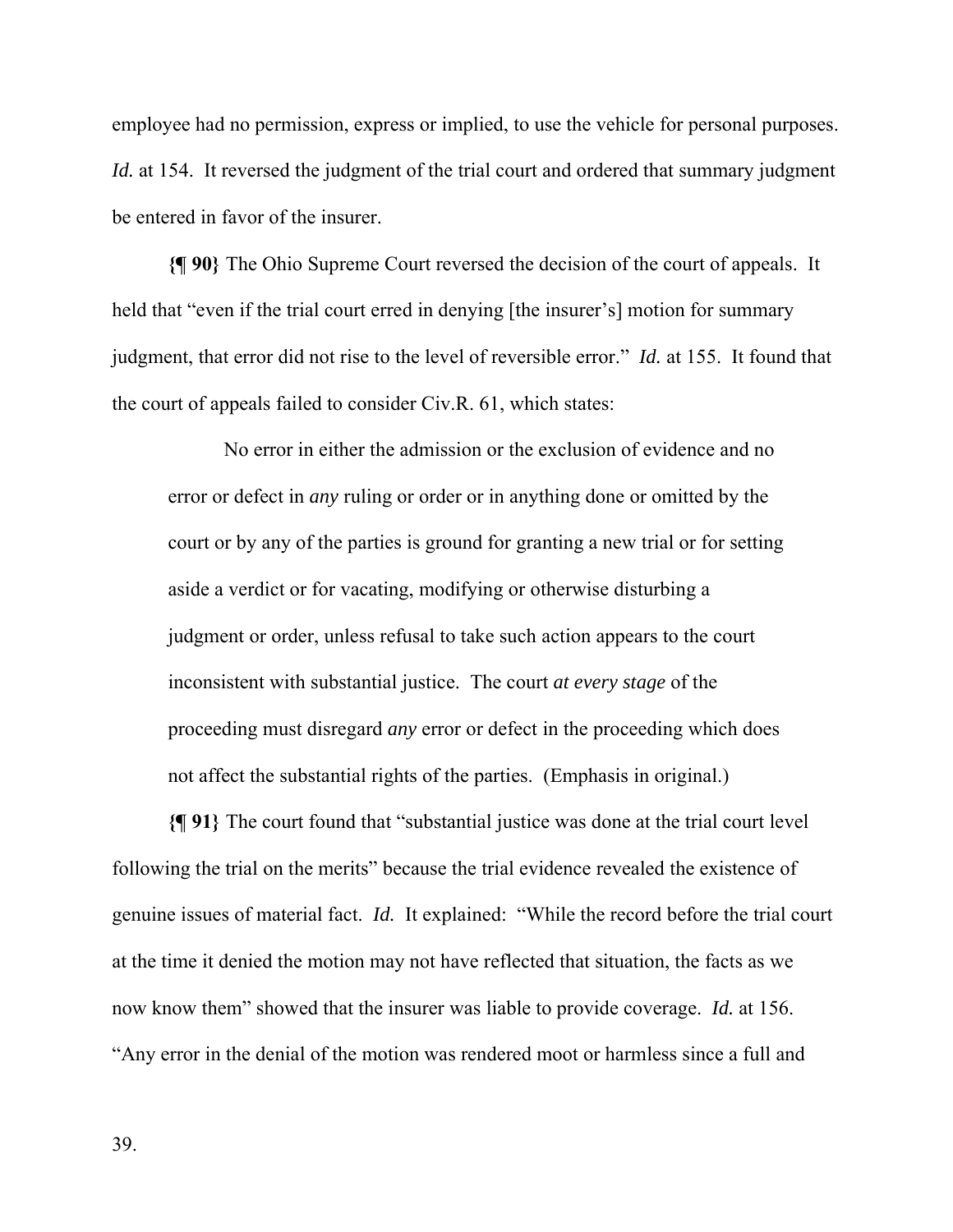complete development of the facts at trial \* \* \* showed that appellants were entitled to judgment." *Id.* The court found that substantial justice would not be served by setting aside the jury's findings.

**{¶ 92}** Here, too, even if R.C. 5807.07(A) tolls the limitations period under R.C.  $5810.05(C)(1)$ , we find that substantial justice would not be served by ignoring the evidence admitted at trial, which demonstrated that Bonner and Brad were untruthful in their summary-judgment affidavits. That evidence showed that the trust property was delivered to Bonner and she did perform duties as trustee of the Independence Trust in 2010, rendering untimely her claims brought on February 20, 2015.

**{¶ 93}** Finally, Bonner argues in her reply that the statute of limitations set forth in R.C. 2305.09(C) —not R.C. 5810.05—applies to her fraud-based claims against Spinazze. But even applying R.C. 2305.09(C), her claims would still be time-barred for the reasons that her claims against Cleves are time-barred. Additionally, she argues that her constructive trust claim is still viable on its own. But "[a] constructive trust is a remedy, not a cause of action." *Graham v. City of Lakewood*, No. 106094, 2018-Ohio-1850, 113 N.E.3d 44, ¶ 58 (8th Dist.). If a cause of action seeking the imposition of a constructive trust as a remedy is barred by a statute of limitation, the imposition of a constructive trust is also barred. *Cundall v. U.S. Bank,* 122 Ohio St.3d 188, 2009-Ohio-2523, 909 N.E.2d 1244, ¶ 40. Because Bonner's other claims are time-barred, so is her request for imposition of a constructive trust.

**{¶ 94}** We find Bonner's first assignment of error is not well-taken.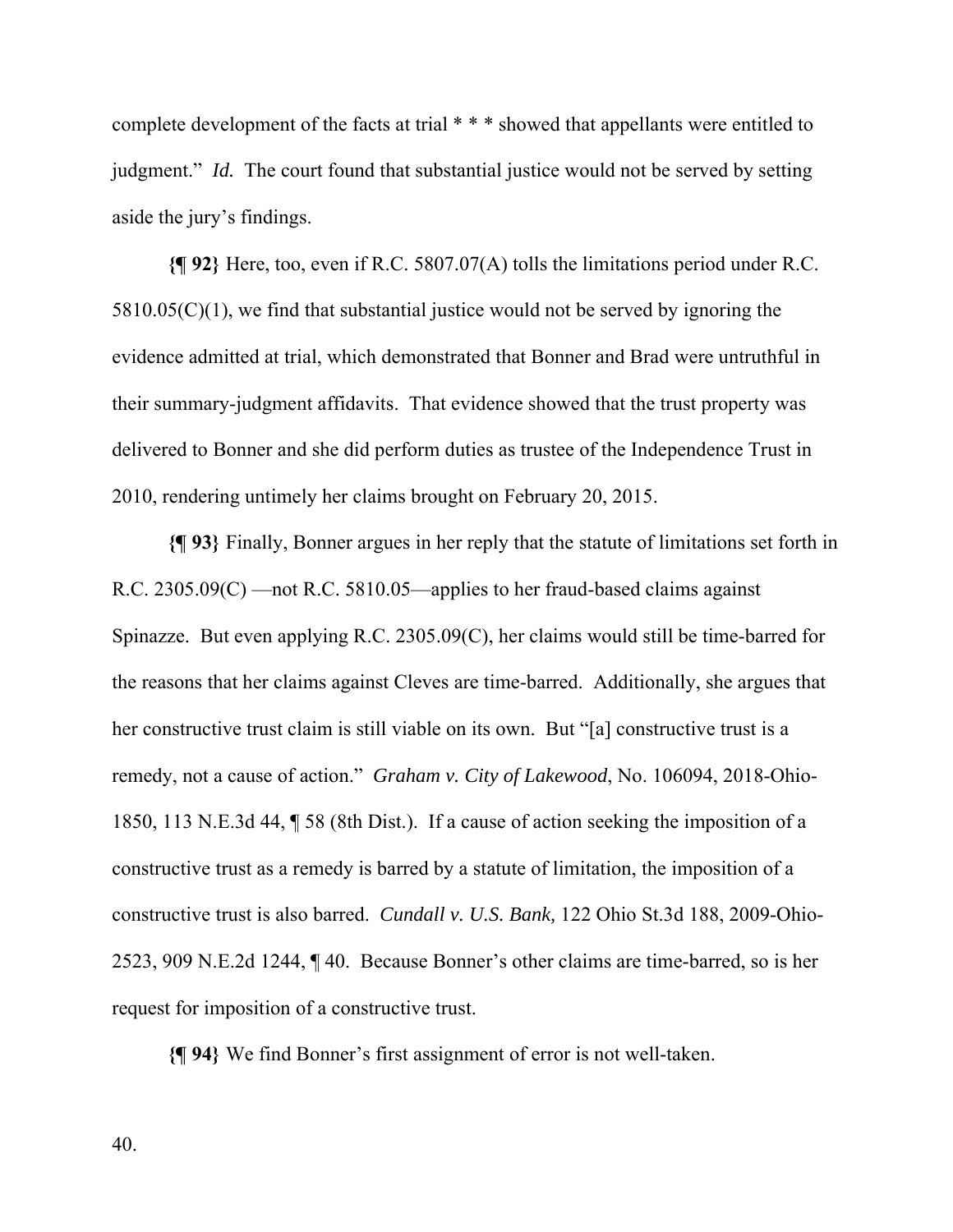#### **IV. Conclusion**

**{¶ 95}** Spinazze resigned as trustee on February 22, 2010, and Bonner became successor trustee the next day. Any assertions that Bonner made indicating that trust property was not delivered to her and that she did not act as trustee in 2010, were proven to be false. Her claims against Spinazze were, therefore, barred as untimely under the Ohio Trust Code and R.C. 2305.09. We find Bonner's first assignment of error is not well-taken.

**{¶ 96}** Bonner was or should have been aware of the transfer of the LPL account more than four years before filing her complaint on February 20, 2015. Her claims were, therefore, untimely under R.C. 2305.09. We find Bonner's second assignment of error is not well-taken.

**{¶ 97}** Res judicata barred Bonner from bringing claims against Cleves pertaining to the transfer of the TDC voting stock because Brad could have brought those claims against Cleves in *Bradley J. Delp Revocable Tr.,* N.D.Ohio No. 3:14 CV 591. Bonner and Brad were in privity, the claims could have been litigated in the first action, and the claims arose out of the same transaction or occurrence. We find Bonner's third assignment of error is not well-taken.

**{¶ 98}** We affirm the April 25, 2016, and August 5, 2020 judgments of the Lucas County Court of Common Pleas, Probate Division. Bonner is ordered to pay the costs of this appeal under App.R. 24.

Judgment affirmed.

41.